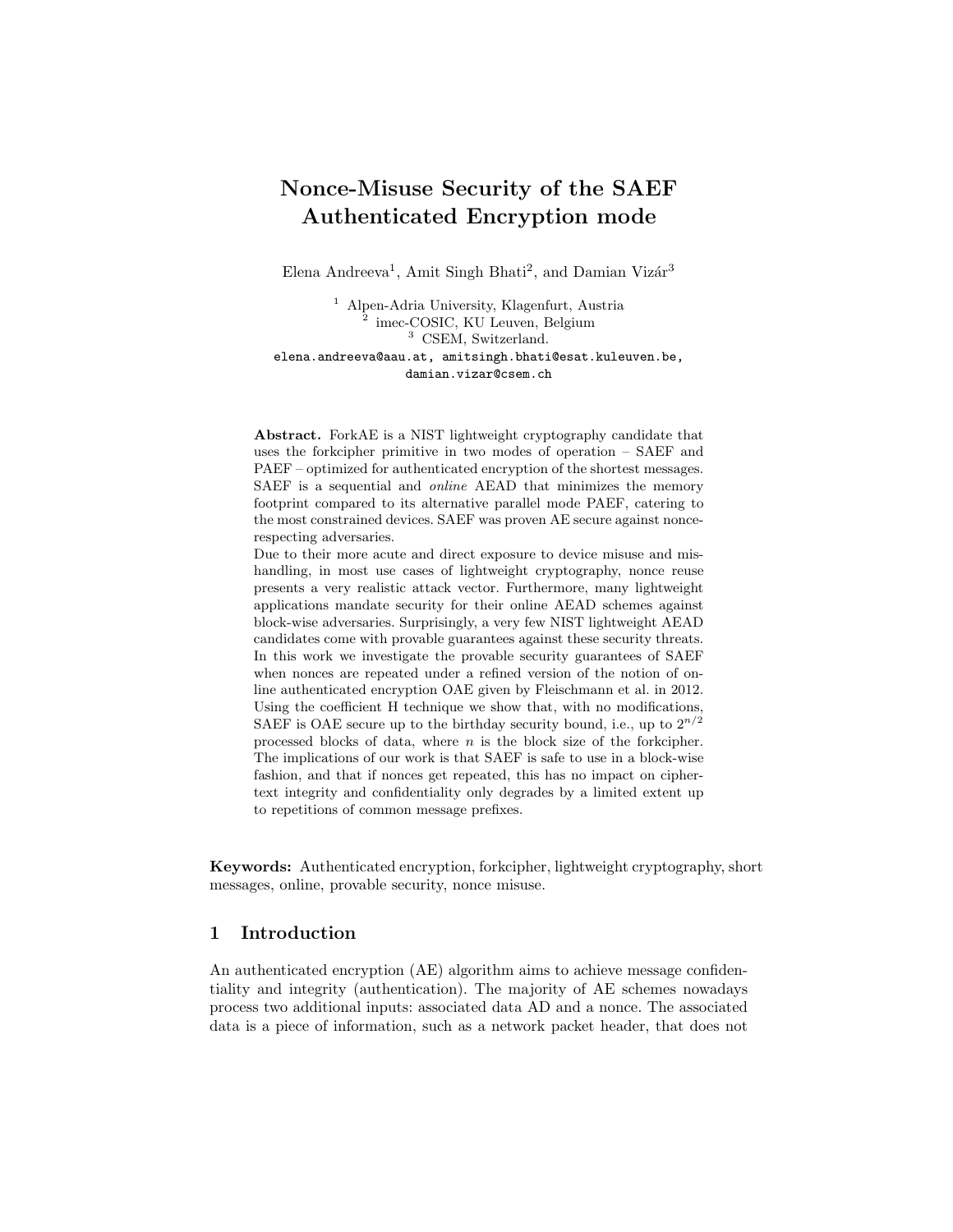require the provision of confidentiality but it does require authentication. The nonce input to an  $AE(AD)$  scheme is also practically motivated. A nonce is a unique value that enables the simplification of randomized or stateful AE algorithm to a deterministic one. This removes the need for random values generation or storing a state across distinct encryptions. The formalisation of nonce-based authenticated encryption was introduced in 2002 by Rogaway [\[24\]](#page-21-0).

Two of the most prominent AEAD schemes research, development and standardization efforts in recent years have been the CAESAR competition (2014– 2018) [\[7\]](#page-20-0) and the ongoing NIST lightweight cryptography standardization process (2018–). The CAESAR competition produced a portfolio of algorithms for recommended use in three categories: 1. Lightweight (resource constrained environments): Ascon [\[9\]](#page-20-1) and ACORN [\[28\]](#page-21-1); 2. High-performance: AEGIS-128 [\[30\]](#page-21-2) and OCB [\[19\]](#page-21-3); 3. Defense in depth (stronger security guarantees): COLM [\[1\]](#page-19-0), Deoxys II [\[18\]](#page-21-4), and MORUS [\[29\]](#page-21-5). The CAESAR winners come with various advantages over the present standards GCM (NIST SP 800-38D) and CCM (IEEE 802.11i, IPsec ESP and IKEv2) and are expected to be adopted by new applications and standards.

The main focus of the defense in depth CAESAR category is nonce misuse resistance (NMR), a security target motivated by attacks which exploit implementation flaws leading to a repeated use of the same nonce by an application. More precisely, authenticity preservation despite nonce misuse is stated as critical and a limited privacy damage from nonce misuse as desirable. Noncemisuse resistant AE (MRAE) was introduced by Rogaway and Shrimpton [\[26\]](#page-21-6). Later works dealt with online nonce misuse-resistant AE (OAE) [\[11\]](#page-20-2) and online AE(OAE2) [\[15\]](#page-20-3). Nonce misuse purportedly presents a greater risk for small devices, such as IoT, where nonces could repeat due to various memory or space constraints, or remote usage. Maintaining the correct use of nonces is also especially challenging in distributed systems where nodes and connections can fail at any time. Recent attacks have illustrated the severity of nonce misuse in practice. In 2016 Böck et al. [\[8\]](#page-20-4) investigated the nonce misuse security of the AES-GCM [\[10\]](#page-20-5) AE mode and managed to completely break the authenticity of those connections where servers repeated the nonce. Their Internet-wide survey identified 184 such HTTPS servers. They showed how this vulnerability can be utilized to inject seemingly valid content into encrypted sessions. The next year Vanhoef and Piesens [\[27\]](#page-21-7) introduced the key reinstallation attack which forces nonce repetitions and breaks the WPA2 wireless protocol.

The MRAE [\[25\]](#page-21-8) and the RAE [\[14\]](#page-20-6) security notions capture the "best possible" security of nonce based AEAD (the latter for an extended syntax) in face of nonce repetitions but unfortunately can not be satisfied by any online AEAD scheme. These are AE schemes which parse the plaintext as a sequence of smaller, usually fixed-size blocks during encryption, and produce the ciphertext as a sequence of such blocks, such that  $i<sup>th</sup>$  ciphertext block can be immediately computed after having seen the first  $i$  plaintext blocks. Importantly, online encryption is better fitted for lightweight applications, where it is often critical to compute the ciphertext blocks on the fly with constant latency (e.g.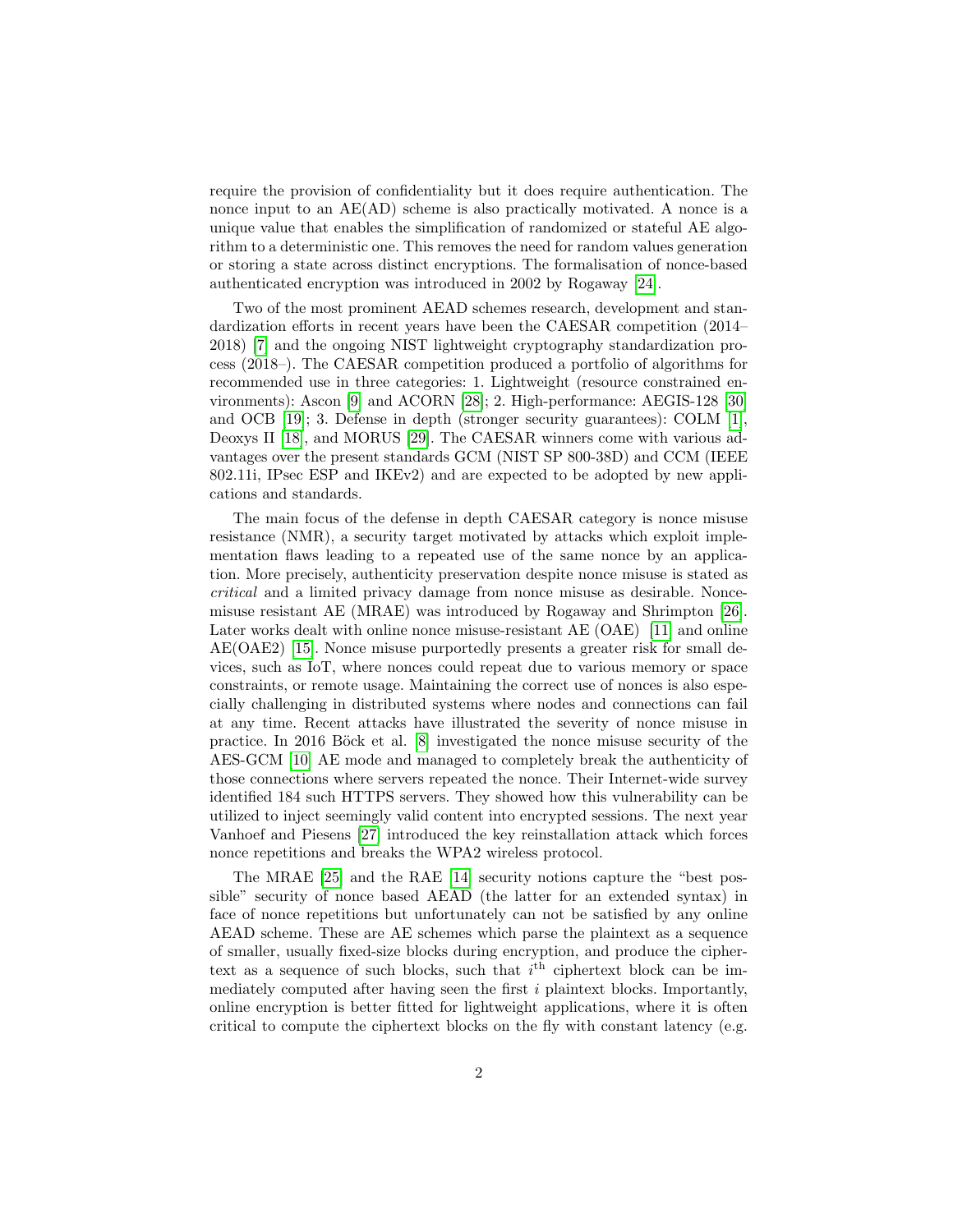streaming), or where a constant memory implementation is required. Such constraints can be found most recently in the consumer grade IoT applications, which come with stringent cost constraints and often get inadequate security as a consequence [\[20,](#page-21-9) [21\]](#page-21-10), and which would greatly benefit from a lightweight AEAD scheme with robust security.

In 2012 Fleischmann et al. [\[11\]](#page-20-2) proposed a weaker NMR security notion called OAE for online schemes that retains the same level of integrity and a well-defined, albeit lower level of confidentiality in face of nonce misuse. Hoang et al. [\[15\]](#page-20-3) pointed out inconsistencies in this definition, reformulated it, demonstrated that in certain situations the confidentiality afforded by OAE secure schemes is not sufficient, and critiqued several aspects of the OAE definition. Addressing the latter, Hoang et al. proposed an alternative to OAE dubbed OAE2 which is a stronger security with more versatile syntax. However, the change in syntax also means that the notion is inapplicable to designs adhering to the most common nonce-based AEAD syntax, and as shown by Hoang et al., the possible exploits of the decay in confidentiality are unavoidable in any kind of online schemes, OAE2-secure ones included. Despite this controversy, OAE can afford pragmatic protection against nonce-reuse with a sufficiently large block size and an appropriate use by the higher-level protocol/security primitive/etc.

In 2016 Endignoux and Vizár [\[13\]](#page-20-7) showed that the notion of OAE is also meaningful in the context of block-wise adaptive attacks. The authors proved that OAE is equivalent with an adapted version of the blockwise-adaptive AE notions from [\[12\]](#page-20-8). The equivalence result shows that OAE-secure schemes are safe to use in settings where block-wise adaptive attackers exist. The main observation in [\[12\]](#page-20-8) was that if an application, such as a smart card, outputs a ciphertext block each time it is fed a plaintext block, then a potential attacker gets more power by allowing him to adaptively construct the queries block-by-block. Such attacks pose a genuine risk in the lightweight setting where small devices are for example not equipped with sufficient memory and work block-wise. The OAE notion has been adopted by several AEAD designs, amongst which the COLM CAESAR winner in the defense in depth category (satisfying the authenticity and limited privacy damage against nonce misuse).

Surprisingly, among the 32 second round candidates, only a handful come with a provable form of nonce misuse security. The SP1 mode in the Spook [\[6\]](#page-20-9) submission achieves the nonce misuse resilience notion proposed by Ashur et al. [\[3\]](#page-20-10). Tiny JAMBU [\[16\]](#page-20-11) provides authentication security when nonce is misused by adjusting the associated data to also play the role of nonce. When the nonce is repeated but AD is different, the security of the cipher would not be affected by the repeated nonce, yet when both nonce and AD repeat, the scheme does not offer strong security guarantees in the sense of OAE. Romulus-M [\[17\]](#page-21-11) is an MRAE [\[25\]](#page-21-8) mode which is secure against misuse (repetition) of nonces in encryption queries but prevents the scheme from being implemented in an online fashion.

Our Contributions. In this work we investigate the OAE security of the ForkAE [\[2\]](#page-19-1) second round NIST candidate which is optimized to be efficient for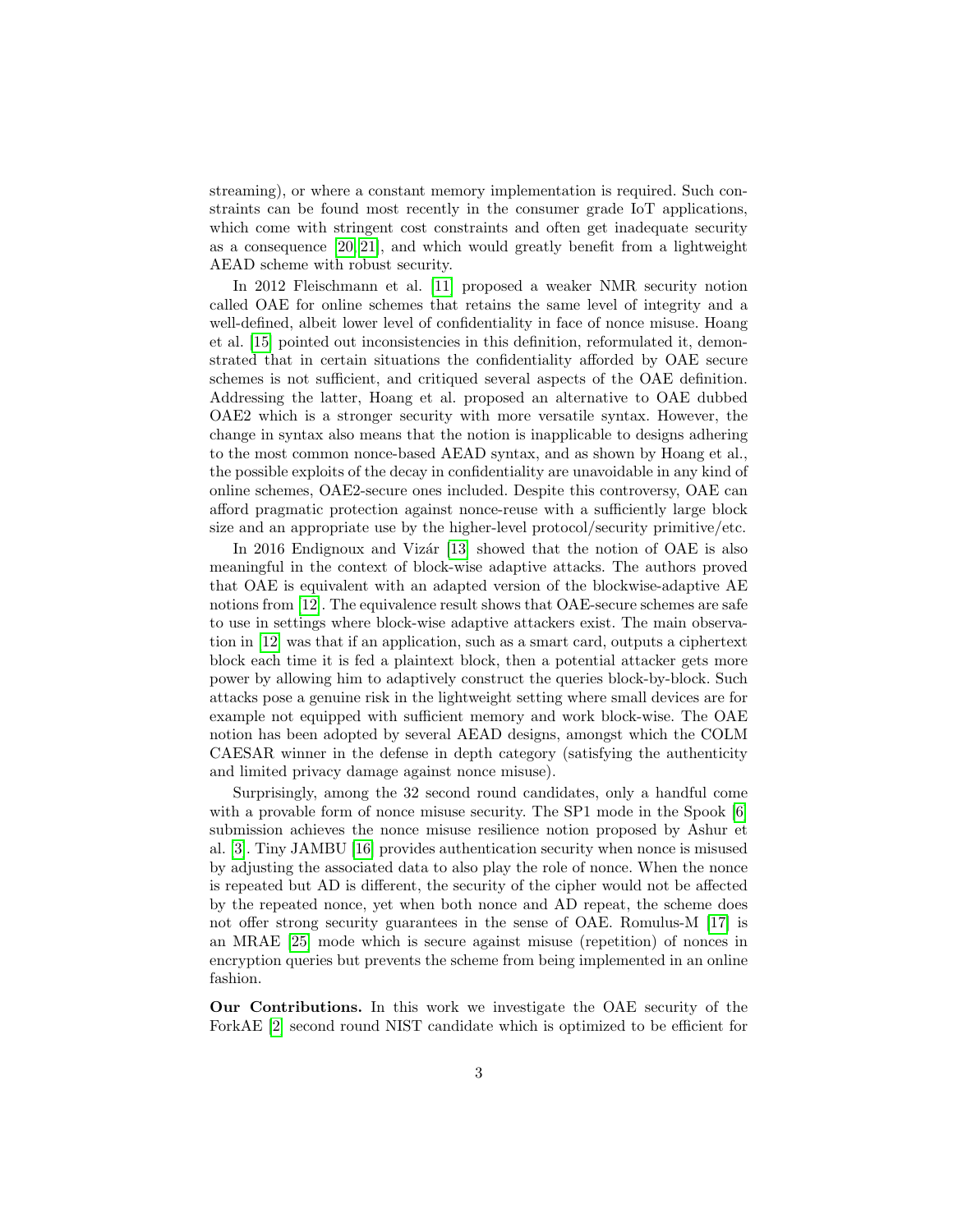short messages. We focus on ForkAE and more precisely on its SAEF mode for three reasons. First, SAEF comes with existing provable security guarantees in the nonce-respecting setting, hence its (in)security in presence of nonce misuse is an interesting open question. Secondly, SAEF is an online scheme and the OAE security as refined by Hoang et al. [\[15\]](#page-20-3) is a natural target for the analysis of its nonce-reuse security. Finally, an analysis of SAEF sheds more light on the potential of its relatively novel and less researched underlying forkcipher primitive [\[2\]](#page-19-1) Our results show that the SAEF mode of the ForkAE NIST second round submission is provably OAE secure without the need of applying any design modifications.

The corrected variant of the OAE definition by Hoang et al. [\[15\]](#page-20-3) (labeled as OAE1 in the publication) was defined to handle plaintext whose length is a multiple of the underlying blocksize n. Hence we extended the formalism to deal with messages that are not  $n$ -bits aligned and target the resulting notion in our analysis. Additionally, we opt to use two separate requirements for confidentiality and authenticity of OAE schemes because this allows us to take slightly different approach for analysis for each property in favor of brevity and simplicity of the proofs. We use Coefficient H technique [\[22\]](#page-21-12) as the main vehicle for the analysis and prove that SAEF is OAE-secure up to  $2^{n/2}$  blocks of processed data in total, where  $n$  is the block size of the underling forkcipher.

## 2 Preliminaries

**Strings.** All strings are binary strings. The set of all strings of length  $n$  (for a positive integer n) is denoted  $\{0,1\}^n$  and the set of all strings of all possible lengths is denoted  $\{0,1\}^*$ . We let  $\{0,1\}^{\leq n} = \bigcup_{i=0}^n \{0,1\}^n$ . We denote by  $\text{Perm}(n)$ the set of all permutations of  $\{0,1\}^n$ . We denote by  $\text{Func}(m,n)$  the set of all functions with domain  $\{0,1\}^m$  and range  $\{0,1\}^n$ , and we let  $Inj(m,n) \subset \text{Func}(m,n)$ denote the set of all injective functions with the same signature.

For a string X of  $\ell$  bits, we let  $X[i]$  denote the i<sup>th</sup> bit of X for  $i = 0, \ldots, \ell - 1$ (starting from the left) and  $X[i \dots j] = X[i] \| X[i+1] \| \dots \| X[j]$  for  $0 \le i <$  $j < \ell$ . We let left $_{\ell}(X) = X[0 \dots (\ell - 1)]$  denote the  $\ell$  leftmost bits of X and  $\text{right}_{r}(X) = X[(|X| - r) \dots (|X| - 1)]$  the r rightmost bits of X, such that  $X = \text{left}_{\chi}(X) || \text{right}_{|X|-\chi}(X)$  for any  $0 \leq \chi \leq |X|$ . Given a (possibly implicit) positive integer n and an  $X \in \{0,1\}^*$ , we let  $X||10^*$  denote  $X||10^{n-(|X| \mod n)-1}$ for simplicity. Given an implicit block length n, we let  $\text{pad10}(X) = X||10^*$  return X if  $|X| \equiv 0 \pmod{n}$  and  $X||10^*$  otherwise.

String partitioning. For the rest of the section, we fix an arbitrary integer n and call it the block size. Given a string X, we let  $X_1, \ldots, X_x, X_* \xleftarrow{n} X$ denote partitioning X into *n*-bit blocks, such that  $|X_i| = n$  for  $i = 1, ..., x$ ,  $0 \leq |X_*| \leq n$  and  $X = X_1 \| \dots \| X_x \| X_*,$  so  $x = \max(0, |X/n| - 1)$ . We let  $|X|_n = |X/n|$ . We let  $(M', M_*)$  = msplit<sub>n</sub> $(M)$  (as in message split) denote a splitting of a string  $M \in \{0,1\}^*$  into two parts  $M'||M_* = M$ , such that  $|M_*| \equiv |M| \pmod{n}$  and  $0 \le |M_*| \le n$ , where  $|M_*| = 0$  if and only if  $|M| = 0$ .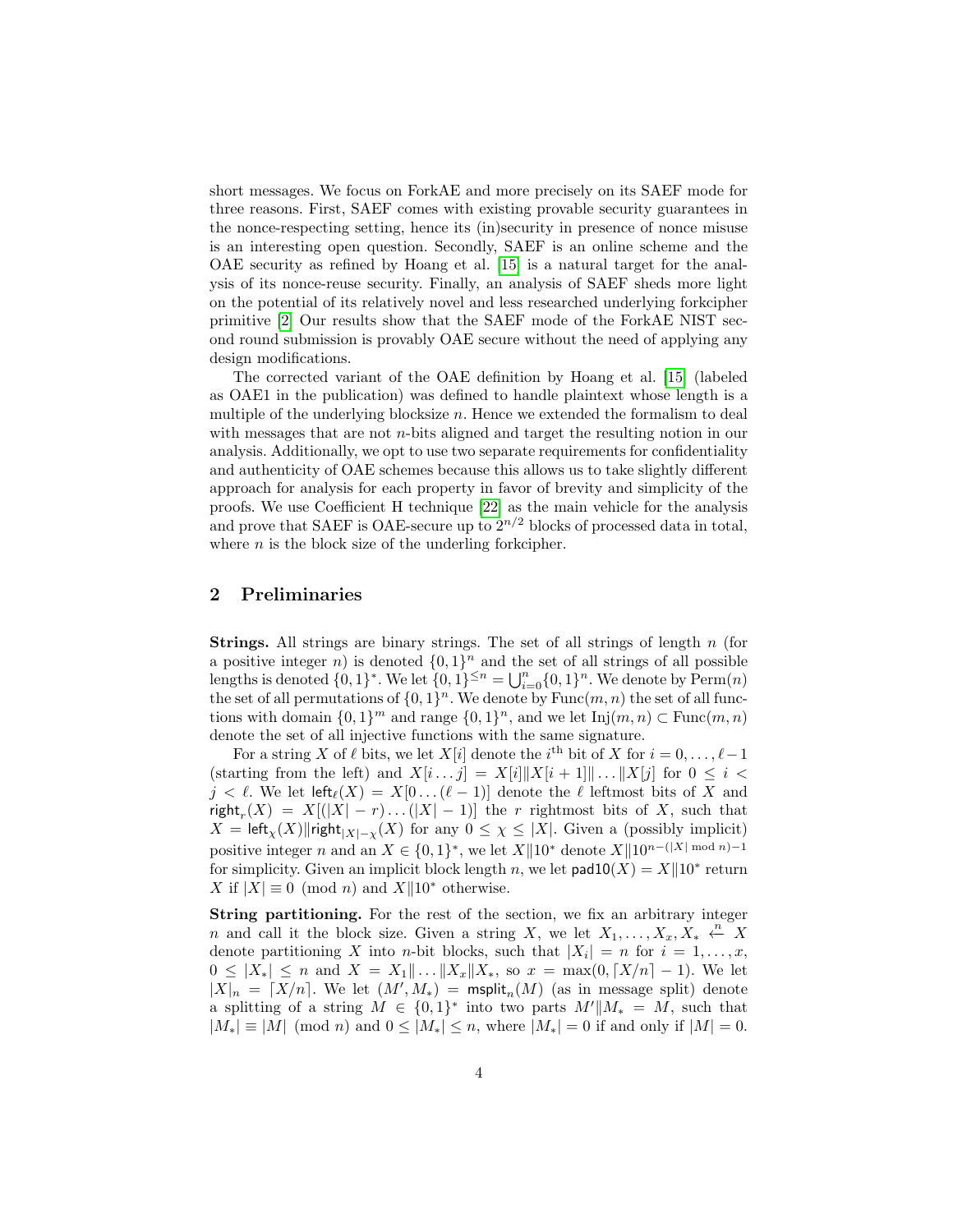We let  $(C', C_*, T) = \text{csplit}_n(C)$  (as in ciphertext split) denote splitting a string C of at least n bits into three parts  $C' || C_* || T = C$ , such that  $| C_* | = n$ ,  $| T | \equiv | C |$ (mod n), and  $0 \leq |T| \leq n$ , where  $|T| = 0$  if and only if  $|C| = n$ . Finally, we let  $C'_1, \ldots, C'_m, C_*, T \leftarrow$  csplit-b<sub>n</sub> $(C)$  (as in csplit to blocks) denote the result of  $\textsf{csplit}_n(C)$  followed by partitioning of  $C'$  into  $|C'|_n$  blocks of n bits, such that  $C' = C'_1 || \dots || C'_m.$ 

**Blocks.** We let  $B_n = \{0,1\}^n$  denote the set of all *n*-bit strings (or else *n*-bit blocks), and define  $B_n^* = {\varepsilon} \cup \bigcup_{i=1}^{\infty} B_n^i$  with  $\varepsilon$  denoting the empty string of length 0. We call a string  $X \in \mathsf{B}_{n}^{*}$  "n-aligned". For an n-aligned string X,  $X_i$ denotes its  $i^{\text{th}}$  n-bit block. For two distinct n-aligned strings  $X, Y \in \mathsf{B}_{n}^{*}$  such that  $|X|_n \leq |Y|_n$  w.l.o.g, we let  $\mathsf{llcp}_n(X, Y) = \max\{1 \leq i \leq |X|_n | X_j = Y_j \text{ for } 1 \leq j \leq n\}$  $j \leq i$  denote the length of the longest common prefix of X and Y in n-bit blocks.

Miscellaneous. The symbol  $\perp$  denotes an error signal, or an undefined value. We denote by  $X \leftarrow \mathcal{X}$  sampling an element X from a finite set X following the uniform distribution. We let  $(n)$ <sub>q</sub> denote the falling factorial  $n \cdot (n-1) \cdot (n-2) \cdot$  $\ldots$   $(n - q + 1)$  with  $(n)_{0} = 1$ . For a predicate P(x), we equate P(x) = true with  $P(x) = 1$  and  $P(x) =$  false with  $P(x) = 0$ . We use lexicographic comparison of tuples of integers; i.e.  $(i', j') < (i, j)$  iff  $i' < i$  or  $i' = i$  and  $j' < j$ .

#### 2.1 Coefficient H Technique

The coefficient H technique is a simple but powerful proof technique provided by Patarin in [\[22\]](#page-21-12). The coefficient H technique is used to prove indistinguishability of a construction from an idealized object in face of an information-theoretic adversary using the concept of "transcripts". A transcript here is defined as complete record of the interaction of an adversary  $A$  with its oracles in the indistinguishability experiment. To exemplify, if  $(M_i, C_i)$  denotes the input and output of the *i*-th query of  $\mathcal A$  to its oracle over q queries then the corresponding transcript (denote it  $\tau$ ) is  $\tau = \langle (M_1, C_1), \ldots, (M_q, C_q) \rangle$ . The task given to A is to distinguish the real world  $\mathcal{O}_{\text{real}}$  from the ideal world  $\mathcal{O}_{\text{ideal}}$ . Let us denote the distribution of transcripts in the real and the ideal world by  $\Theta_{\text{real}}$  and  $\Theta_{\text{ideal}}$ , respectively. We say a transcript  $\tau$  is *attainable* if the probability of achieving  $\tau$ in the ideal world is non-zero. We also assume w.l.o.g. that  $A$  does not make duplicate or prohibited queries. The fundamental Lemma of coefficient H technique can now be stated.

<span id="page-4-0"></span>Lemma 1 (Fundamental Lemma of the coefficient H Technique [\[22\]](#page-21-12)). Consider that the set of attainable transcripts is partitioned into two disjoint sets  $\mathcal{T}_{good}$  and  $\mathcal{T}_{bad}$ . Also, assume there exist  $\epsilon_1, \epsilon_2 \geq 0$  such that for any transcript  $\tau \in \mathcal{T}_{good}$ , we have  $\frac{\Pr[\Theta_{\text{real}}=\tau]}{\Pr[\Theta_{\text{ideal}}=\tau]} \geq 1 - \epsilon_1$ , and  $\Pr[\Theta_{\text{ideal}} \in \mathcal{T}_{bad}] \leq \epsilon_2$ . Then, for all adversaries A, it holds that  $|\Pr[\mathcal{A}^{\mathcal{O}_{\text{real}}}] - \Pr[\mathcal{A}^{\mathcal{O}_{\text{ideal}}}]| \leq \epsilon_1 + \epsilon_2$ .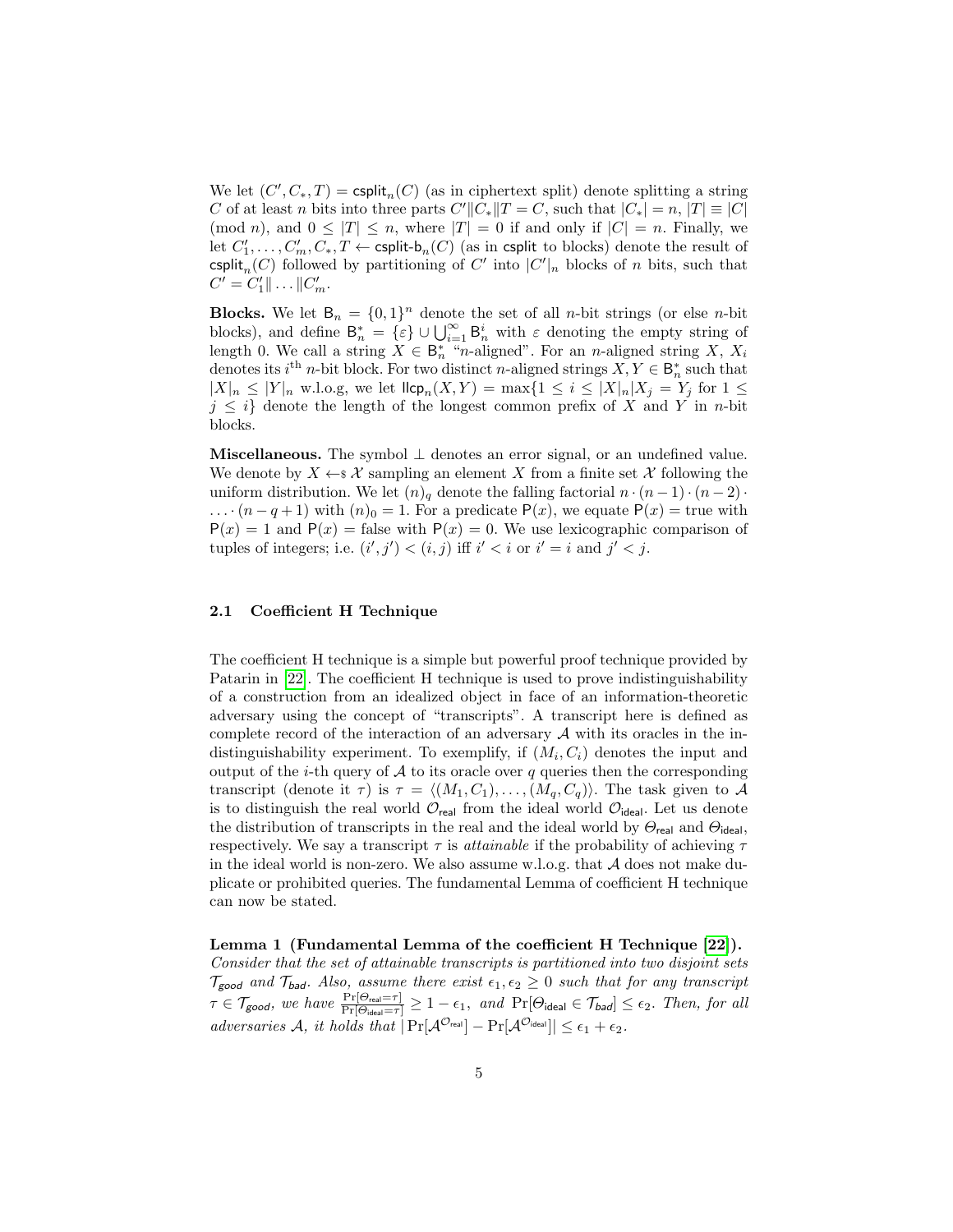#### 2.2 Syntax of AEAD

Our targeted mode SAEF follows the AEAD syntax by Rogaway [\[24\]](#page-21-0). A noncebased AEAD scheme is a triplet  $\Pi = (\mathcal{K}, \mathcal{E}, \mathcal{D})$ . The key space K is a finite set. The deterministic encryption algorithm  $\mathcal{E}: \mathcal{K} \times \mathcal{N} \times \mathcal{A} \times \mathcal{M} \to \mathcal{C}$  maps a secret key K, a nonce N, an associated data A and a message M to a ciphertext  $C =$  $\mathcal{E}(K, N, A, M)$ . The nonce, AD and message domains are all subsets of  $\{0, 1\}^*$ . The deterministic decryption algorithm  $\mathcal{D}: \mathcal{K} \times \mathcal{N} \times \mathcal{A} \times \mathcal{C} \rightarrow \mathcal{M} \cup \{\perp\}$  takes a tuple  $(K, N, A, C)$  and either returns a message  $M \in \mathcal{M}$ , or a distinguished symbol  $\perp$  to indicate an authentication error.

We require that for every  $M \in \mathcal{M}$ , we have  $\{0,1\}^{|M|} \subseteq \mathcal{M}$  (i.e. for any integer m, either all or no strings of length m belong to  $\mathcal{M}$  and that for all  $K, N, A, M \in \mathcal{K} \times \mathcal{N} \times \mathcal{A} \times \mathcal{M}$  we have  $|\mathcal{E}(K, N, A, M)| = |M| + \theta$  for some nonnegative integer  $\theta$  called the stretch of  $\Pi$ . For correctness of  $\Pi$ , we require that for all  $K, N, A, M \in K \times N \times A \times M$  we have  $M = \mathcal{D}(K, N, A, \mathcal{E}(K, N, A, M)).$ We let  $\mathcal{E}_K(N, A, M) = \mathcal{E}(K, N, A, M)$  and  $\mathcal{D}_K(N, A, C) = \mathcal{D}(K, N, A, C)$ .

## 2.3 OAE Security

Our targeted notion of security is the definition of online AE (OAE) by Fleischmann et al. [\[11\]](#page-20-2). We use the variant of the notion described by Hoang et al. [\[15\]](#page-20-3), extended as necessary to deal with messages that are not  $n$ -aligned. We opt for the two-requirement flavor of the notion, separating confidentiality and authenticity.

**OAE Confidentiality.** An online permutation [\[5\]](#page-20-12) is a function  $\pi : \mathsf{B}_n^* \to \mathsf{B}_n^*$ such that (i)  $\pi$  is a length preserving permutation; i.e., for any integer  $m \geq 0$ , the function  $\pi$  restricted to mn-bit inputs  $\pi(K,T,\cdot) : \mathsf{B}_{n}^{m} \to \mathsf{B}_{n}^{m}$  is a permutation (with a slight notation abuse); (ii)  $\pi$  preserves the length of blockwise prefix; i.e., for each  $M, M' \in B_n^*$ , we have that  $\mathsf{llcp}_n(M, M') = \mathsf{llcp}_n(\pi(M), \pi(M')).$ 

We denote the set of all such permutations  $\mathrm{OPerm}(n)$ . We can define the dis-tribution of a "random" online permutation<sup>[4](#page-5-0)</sup> that is useful for experiments with a finite number of queries. We observe that each  $\pi \in \text{OPerm}(n)$  can be equivalently defined as a collection  $(\pi_M)_{M \in \mathsf{B}_n^*}$ , such that for any  $M_1||M_2|| \ldots ||M_r \in \mathsf{B}_n^r$ we define  $\pi(M_1||M_2||...||M_r)$  as  $\pi_{\varepsilon}(M_1)||\pi_{M_1}(M_2)||...||\pi_{M_1||...||M_{r-1}}(M_r)$ , and that there is in fact a bijection between  $\mathrm{OPerm}(n)$  and the set of all such permu-tation collections [\[5\]](#page-20-12). The expression  $\pi \leftarrow s$  OPerm $(n)$  should thus be understood as lazy sampling of those permutations in the collection  $(\pi_M)_{M \in \mathsf{B}_n^*}$  that are necessary to process adversarial queries.

We define OAE confidentiality of an AEAD scheme  $\Pi$  with two games, oprpf-real<sub>Π</sub> and oprpf-ideal<sub>Π</sub>. In both games A can make arbitrary chosen plaintext queries to a black box encryption oracle, in particular  $A$  is allowed to repeat the nonces. In the game **oprpf-real**<sub> $\Pi$ </sub>, the encryption oracle faithfully implements the encryption algorithm of  $\Pi$  using a randomly sampled

<span id="page-5-0"></span> $4$  OPerm $(n)$  is a countably infinite set, so the notion of a uniform online permutation is not defined.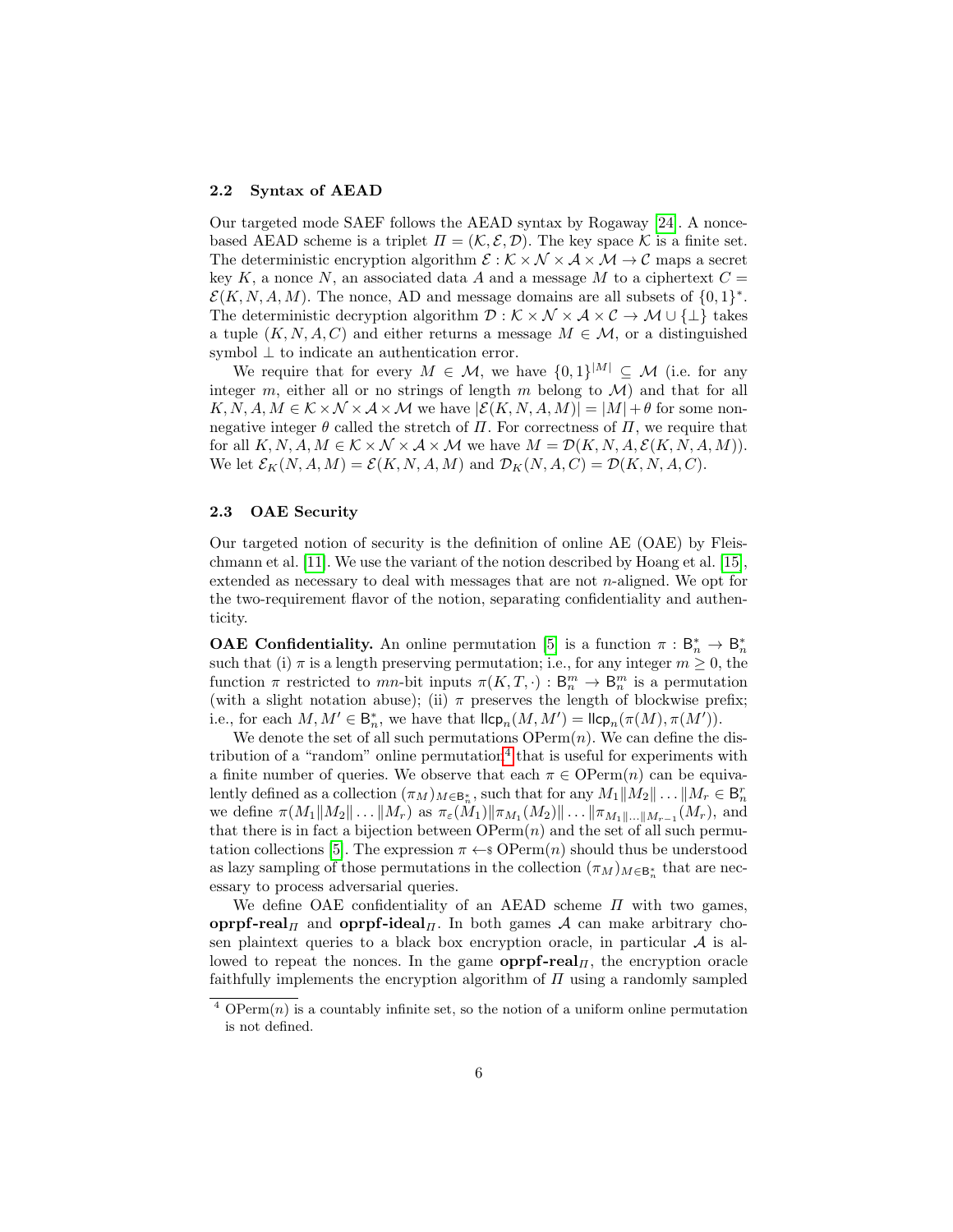secret key. In the game **oprpf-ideal**<sub>*II*</sub>, upon an encryption query  $N$ ,  $A$ ,  $M$  the oracle returns  $\pi_{N,A}(M_L)|f_{N,A,M}$  where  $M_L \leftarrow \text{left}_{[M/n]}(M)$  is the longest naligned prefix of  $M, \pi_{N,A} \leftarrow$  OPerm $(n)$  is a random online permutation for each  $N, A \in \mathcal{N} \times \mathcal{A}$ , and  $f_{N, A, M} \leftarrow \{0, 1\}^{n + (|M| \bmod n)}$  is a random string for each  $N, A, M \in \mathcal{N} \times \mathcal{A} \times \mathcal{M}$  (with a length corresponding to the *n*-bit authentication tag and no more than  $n-1$  bit suffix of M remaining after the maximal n-aligned prefix  $M_L$ ). The **oprpf** advantage of an adversary A against  $\Pi = SAEF[F, \nu]$ can now be defined as  $\mathbf{Adv}_{\Pi}^{\mathbf{opppf}}(\mathcal{A}) = \Pr[\mathcal{A}^{\mathbf{oprpf}\text{-}real_{\Pi}}] - \Pr[\mathcal{A}^{\mathbf{oprpf}\text{-}ideal_{\Pi}}]$ .

OAE Authenticity. The OAE authenticity notion coincides with the definition of ciphertext integrity where the adversary is allowed to repeat nonces, as first defined by Rogaway and Shrimpton [\[25\]](#page-21-8). A nonce-misusing chosen ciphertext attack of an adversary  $\mathcal A$  against the integrity of a nonce-based AE scheme  $\Pi$ is modeled through the security game auth. The adversary is given access to a pair of blackbox oracles. It can make arbitrary chosen plaintext queries to the encryption oracle, including queries with repeated nonces.  $A$  can further make arbitrary chosen ciphertext queries to the decryption oracle with the goal of finding a forgery: a tuple that decrypts correctly but is not trivially known to be correct from the encryption queries. We define the advantage of  $A$  in breaking the authenticity of  $\Pi$  as  $\mathbf{Adv}_{\Pi}^{\text{auth}}(\mathcal{A}) = \Pr[\mathcal{A}^{\text{auth}_{\Pi}} \text{forges}]$  where " $\mathcal A$  forges" denotes a decryption query that returns a value  $\neq \bot$ . We assume w.l.o.g. that A does not make duplicate queries.

## <span id="page-6-0"></span>2.4 Forkcipher

We follow the formalism by Andreeva et al. [\[23\]](#page-21-13). Informally, a forkcipher F is a tweakable symmetric-key primitive which maps a secret key  $K$ , a tweak  $T$  and an input block M of n bits to two ciphertext blocks  $C_0$  and  $C_1$ , such that  $C_0$ and  $C_1$  are each an (independent) permutation of  $M$ .

Syntax. Formally, a forkcipher is a pair of deterministic algorithms, the encryption algorithm:  $F: \{0,1\}^k \times T \times \{0,1\}^n \times \{0,1, \mathsf{b}\} \rightarrow \{0,1\}^n \cup \{0,1\}^n \times \{0,1\}^n$ and the inversion algorithm:  $F^{-1}\{0,1\}^k \times T \times \{0,1\}^n \times \{0,1\} \times \{i,0,b\} \rightarrow$  $\{0,1\}^n \cup \{0,1\}^n \times \{0,1\}^n$ . The encryption algorithm takes a key K, a tweak  $\mathsf{T} \in \mathcal{T}$ , a plaintext block M and an output selector s, and outputs the (left) *n*-bit ciphertext block  $C_0$  if  $s = 0$ , the (right) *n*-bit ciphertext block  $C_1$  if  $s = 1$ , and both the blocks  $C_0, C_1$  if  $s = b$ . We write  $F(K, T, M, s) = F_K(T, M, s) =$  $\mathsf{F}_K^{\mathsf{T}}(M,s) = \mathsf{F}_K^{\mathsf{T},s}(M)$  interchangeably. The inversion algorithm takes a key K, a tweak  $\mathsf{T}$ , a ciphertext block C (left/right half of output block), an indicator b of whether this should be treated as the left or the right ciphertext block and an output selector s, and outputs the plaintext block M if  $s = i$ , the other ciphertext block C' if  $s = \text{o}$ , and both blocks  $M, C'$  if  $s = \text{b}$ . We write  $F^{-1}(K, T, M, b, s) = F^{-1}{}_{K}(T, M, b, s) = F^{-1}{}_{K}^{T}(M, b, s) = F^{-1}{}_{K}^{T, b, s}(M)$  interchangeably. We call  $k, n$  and  $\mathcal T$  the keysize, blocksize and tweak space of  $\mathsf F$ , respectively.

A tweakable forkcipher F is correct if for each pair of key and tweak, the forkcipher applies two independent permutations to the input to produce the two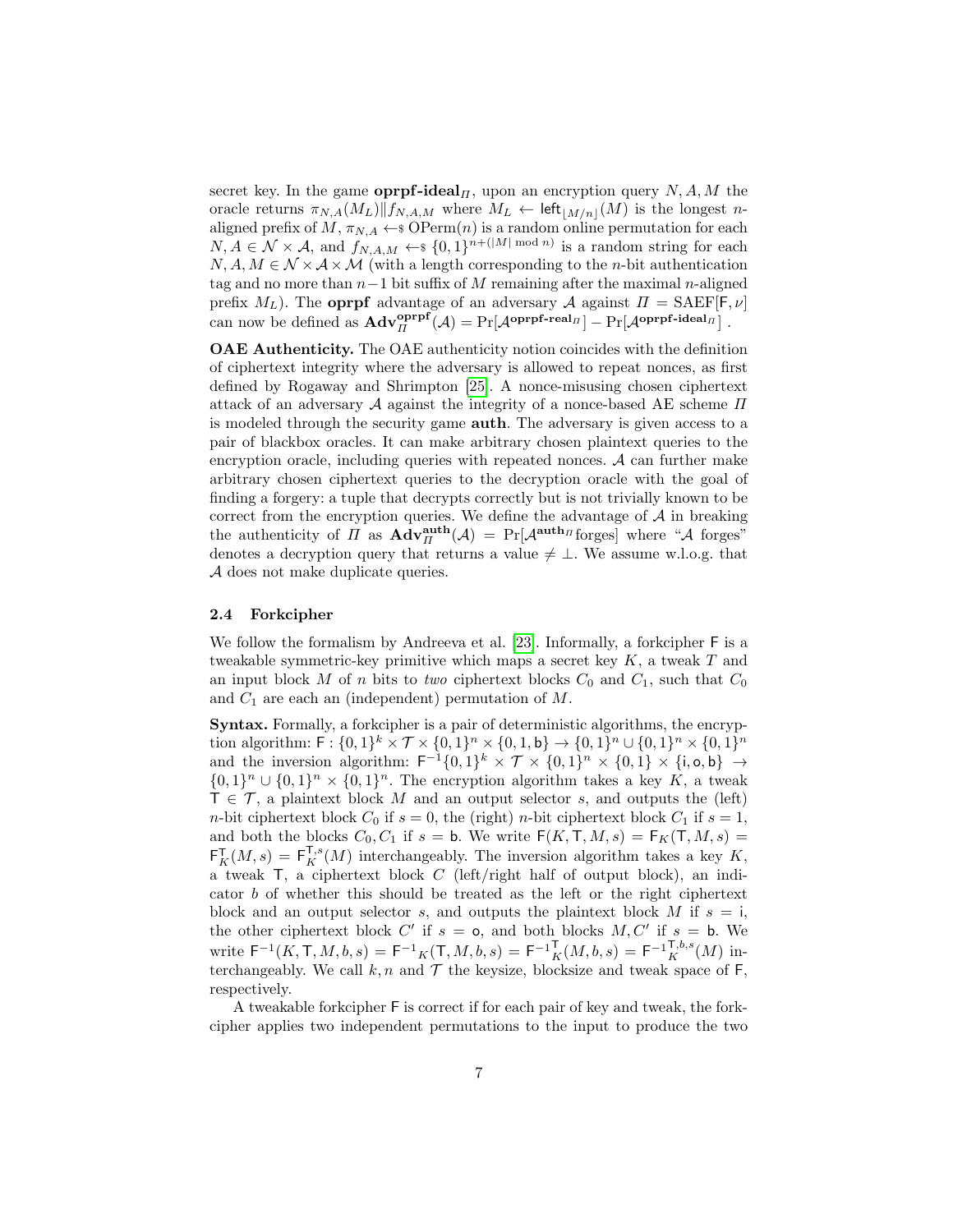output blocks. Formally, for each  $K \in \{0,1\}^k$ ,  $\mathsf{T} \in \mathcal{T}$ ,  $M \in \{0,1\}^n$  and  $\beta \in \{0,1\}$ the following conditions must be met: (i)  $\mathsf{F}^{-1}(K,\mathsf{T},\mathsf{F}(K,\mathsf{T},M,\beta),\beta,\mathsf{i})=M$ , and (ii)  $F^{-1}(K, T, F(K, T, M, \beta), \beta, o) = F(K, T, M, \beta \oplus 1)$ , and (iii)  $(F(K, T, M, 0),$  $F(K, T, M, 1)) = F(K, T, M, b)$ , and (iv)  $(F^{-1}(K, T, C, \beta, i), F^{-1}(K, T, C, \beta, o)) =$  $F^{-1}(K,\mathsf{T},C,\beta,\mathsf{b})$ . In the rest of the paper, we assume that  $\mathcal{T} = \{0,1\}^t$  for some positive t.

Security. The security of a correct forkcipher F is defined through indistinguishability of the games  $\text{prtfp-real}_F$  (implementing  $F$  algorithms faithfully) and  $\text{prtfp-ideal}_{F}$  which replaces F by two tweakable random permutations  $\pi_{\mathsf{T},0}, \pi_{\mathsf{T},1} \leftarrow \mathsf{s} \text{Perm}(n) \text{ for } \mathsf{T} \in \mathcal{T} \text{ in a natural way, in a chosen ciphertext}$ attack. We define the advantage of A as  $\text{Adv}_{\mathsf{F}}^{\text{prtfp}}(\mathcal{A}) = \Pr[\mathcal{A}^{\text{prtfp-real}_{\mathsf{F}}}\Rightarrow$  $1$ ] – Pr[ $\mathcal{A}$ prtfp-ideal<sub>F</sub>  $\Rightarrow$  1] with the games defined in.

## <span id="page-7-1"></span>3 SAEF and its OAE Security

SAEF (short for Sequential AE from a Forkcipher) is a nonce-based AEAD scheme. It takes as a parameter a tweakable forkcipher F (as defined in Sec-tion [2.4\)](#page-6-0) with  $\mathcal{T} = \{0,1\}^t$  for a positive  $t \leq n$ . SAEF[F] =  $(\mathcal{K}, \mathcal{E}, \mathcal{D})$  has a key space  $\mathcal{K} = \{0,1\}^k$ , nonce space  $\mathcal{N} = \{0,1\}^{t-4}$ , and the AD and message spaces are both  $\{0,1\}^*$ . The ciphertext expansion of SAEF[F] is n bits. The encryption and decryption algorithms are given in Figure [2](#page-9-0) and the encryption algorithm is depicted in Figure [1.](#page-7-0)

<span id="page-7-0"></span>

Fig. 1: The encryption algorithm of SAEF[F] mode. The bit noM = 1 iff  $|M| = 0$ . The picture illustrates the processing of AD when length of AD is a multiple of  $n$  (top left) and when the length of AD is not a multiple of  $n$  (top right), and the processing of the message when length of the message is a multiple of  $n$  (**bottom left**) and when the length of message is not a multiple of  $n$  (**bottom right**). The white hatching denotes that an output block is not computed.

An encryption query is processed in blocks of  $n$  bits, first AD and then the message, using a single call to the forkcipher per block. The calls are tweaked by composing: (1) the nonce followed by a 1-bit in the initial  $\mathsf{F}$  call of the query, and the string  $0^{t-3}$  otherwise, (2) three-bit flag f. The flag f is used to ensure proper domain separation for different "types" of blocks in the encryption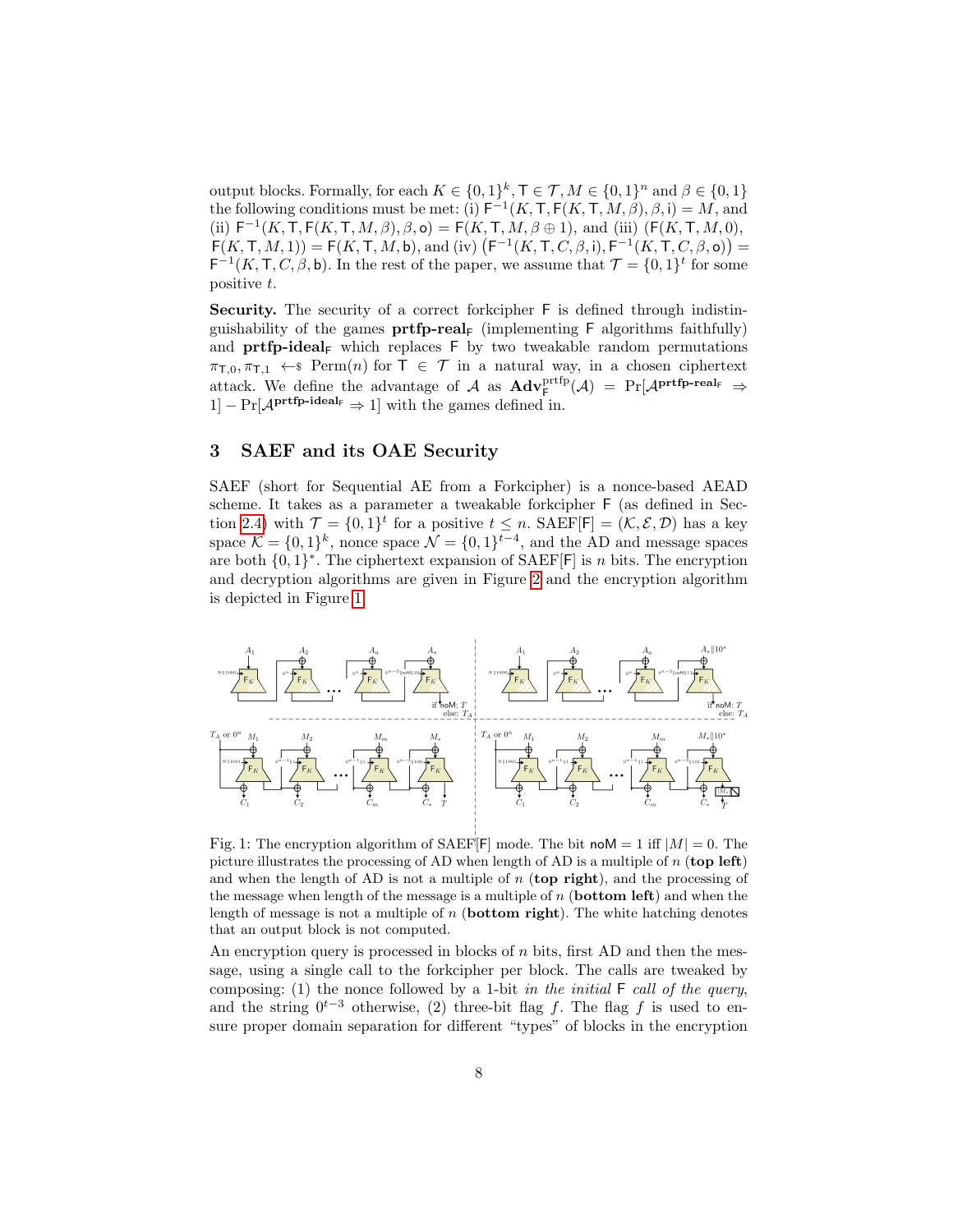algorithm. The values  $f \in \{000, 010, 011, 110, 111, 001, 100, 101\}$  are used, respectively, when processing non-final AD block, the last  $n$ -bit long AD block, the last AD block of  $\lt n$  bits, the last AD block of n bits to produce tag, the last AD block of  $\lt n$  bits to produce tag, non-final message block, the last *n*-bit message block and the last message block of  $\lt n$  bits.

One output block of every F call is used as a chaining value, masking either the input (in AD processing) or both the input and the output (in message processing) of the following F call. The very first F call in each query is unmasked (but has the nonce in the tweak). The tag is the, possibly truncated, last "right" output of F produced in the query (in case of truncation message padding is used for partial integrity check). In a decryption query, the processing is similar to the encryption, with the plaintext blocks and the chaining values in the message processing part being computed with the inverse F algorithm.

#### 3.1 Security of SAEF

Andreeva et al. proved that if nonce-uniqueness is guaranteed, SAEF achieves the standard AEAD confidentiality and integrity up to the birthday bound. There have been no investigations into the security of SAEF under nonce misuse (i.e., if nonces accidentally repeat). We state the formal claim about confidentiality and integrity of SAEF under nonce-misuse in Theorem [1.](#page-8-0)

**Theorem 1.** Let F be a tweakable forkcipher with  $\mathcal{T} = \{0,1\}^t$ . Then for any nonce-misuse adversary A who makes at most  $q_e \leq 2^{n-1}$  encryption queries, at  $most q<sub>v</sub>$  decryption queries such that the total number of forkcipher calls induced by all the queries is at most  $\sigma$ , we have

<span id="page-8-0"></span>
$$
\begin{aligned} &\mathbf{Adv}_{\mathrm{SAEF}[\mathrm{F}]}^{\mathrm{opp}\mathrm{r}\mathrm{p}}(\mathcal{A}) \leq \mathbf{Adv}_{\mathrm{F}}^{\mathrm{prtfp}}(\mathcal{B}) + \frac{3 \cdot \sigma^2}{2^{n+1}} \\ &\mathbf{Adv}_{\mathrm{SAEF}[\mathrm{F}]}^{\mathrm{auth}}(\mathcal{A}) \leq \mathbf{Adv}_{\mathrm{F}}^{\mathrm{prtfp}}(\mathcal{C}) + \frac{\sigma^2 + 4 \cdot q_v}{2^n} \end{aligned}
$$

for some adversaries  $\mathcal B$  and  $\mathcal C$ , each making at most  $2\sigma$  queries, and running in time given by the running time of A plus  $\gamma \cdot \sigma$  for some "small" constant  $\gamma$ .

The proof of Theorem [1](#page-8-0) follows in Sections [3.2](#page-10-0) and [3.3.](#page-15-0)

Main ingredients. The crux of the proof lies in adapting the analysis approach to the properties of SAEF arising from its sequential structure. These properties are best illustrated by an example. In two queries using the same nonce  $N$ , the same associated data  $A_1||A_2$  of two blocks and two messages  $M_1^1||M_2^1||M_3^1$ and  $M_1^2 \| M_2^2 \| M_3^2$  of three blocks each and *differing in the first message block*, following the encryption algorithm in Figure [2,](#page-9-0) the values of the F tweak string and of  $\Delta$  mask used to process each block of A would be identical between the two queries, as would be the tweak (equal to  $0^{n-1}$ 1) and the  $\Delta$  mask used to process the first message block  $M_1^1$  and  $M_1^2$  respectively. However, this equality of tweaks and  $\Delta$  masks together with the non-equality  $M_1^1 \neq M_1^2$  imply that the F input blocks  $\Delta \oplus M_1^1$  and  $\Delta \oplus M_1^2$  will necessarily differ, which will randomize the  $\Delta$  masks used to process the next of each message.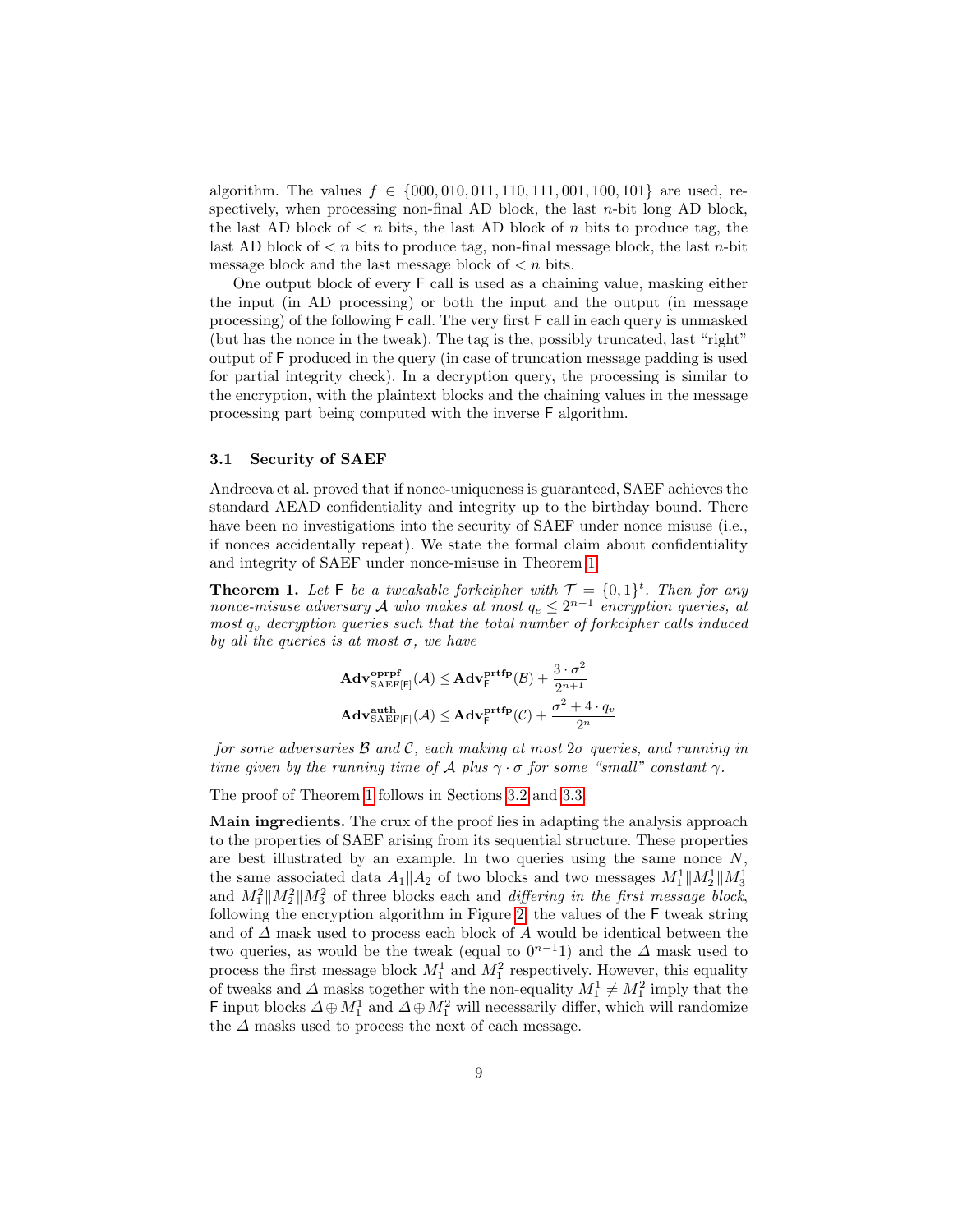```
1: function \mathcal{E}(K, N, A, M)2: A_1, \ldots, A_a, A_* \xleftarrow{n} A3: M_1, \ldots, M_m, M_* \xleftarrow{n} M4: noM \leftarrow 05: if |M| = 0 then noM \leftarrow 1
   6: \Delta \leftarrow 0^n; \mathsf{T} \leftarrow N || 0^{t-4} || 17: for i \leftarrow 1 to a do
  8: \mathsf{T} \leftarrow \mathsf{T} \parallel 0009: \Delta \leftarrow \mathsf{F}_{K}^{\mathsf{T},0}(A_i \oplus \Delta)<br>10: \mathsf{T} \leftarrow 0^{t-3}11: end for<br>12: if |A_{\infty}| =12: if |A_*| = n then<br>13: T \leftarrow T||\text{noM}||1014: \Delta \leftarrow \mathsf{F}_{K}^{\mathsf{T},0}(A_{*} \oplus \Delta)<br>
15: \mathsf{T} \leftarrow 0^{t-3}16: else if |A_*| > 0 or |M| = 0 then<br>17: T \leftarrow T||\text{noM}||11T \leftarrow T \|\text{noM}\| 1118: \Delta \leftarrow \mathsf{F}_K^{\mathsf{T},0}((A_* \parallel 10^*) \oplus \Delta)19: \mathsf{T} \leftarrow 0^{t-3}20: end if \rhd Do nothing if A = \varepsilon, M \neq \varepsilon<br>21: for i \leftarrow 1 to m do
               for i \leftarrow 1 to m do
22: \mathsf{T} \leftarrow \mathsf{T} \parallel 00123: C_i, \Delta \leftarrow \mathsf{F}_K^{\mathsf{T},\mathsf{b}}(M_i \oplus \Delta) \oplus (\Delta, 0^n)24: \mathsf{T} \leftarrow 0^{t-3}25: end for<br>26: if |M_*|:
 26: if |M_*| = n then<br>27: T ← T|100|28: else if |M_*| > 0 then<br>29: T \leftarrow T||101\mathsf{T} \leftarrow \mathsf{T} \| 10130: else<br>31: \mathbf{r}return\varDelta32: end if<br>
C_*, T \leftarrow \mathsf{F}_K^{\mathsf{T},\mathsf{b}}(\mathsf{pad10}(M_*) \oplus \Delta) \oplus<br>
(\Delta \parallel 0^n)34: return C_1 \| ... \| C_m \| C_* \|left|_{M_*} (T)35: end function
                                                                                                     1: function \mathcal{D}(K, N, A, C)2: A_1, \ldots, A_a, A_* \xleftarrow{n} A3: C_1, \ldots, C_m, C_*, T \leftarrow \text{csplit-b}_n C<br>4: \text{noM} \leftarrow 0\mathbf{n} \circ \mathbf{M} \leftarrow 05: if |C| = n then noM \leftarrow 1
                                                                                                      6: \Delta \leftarrow 0^n; \mathsf{T} \leftarrow N || 0^{t-4} || 17: for i \leftarrow 1 to a do<br>8: T \leftarrow T \parallel 0008: \mathsf{T} \leftarrow \mathsf{T} \parallel 0009: \Delta \leftarrow \mathsf{F}_K^{\mathsf{T},0}(A_i \oplus \Delta)<br>10: \mathsf{T} \leftarrow 0^{t-3}11: end for<br>12: if |A_*| =
                                                                                                   12: if |A_*| = n then<br>13: \mathsf{T} \leftarrow \mathsf{T} \mathsf{InoM}T \leftarrow T \|\text{noM}\| 1014: \Delta \leftarrow \mathsf{F}_{K}^{\mathsf{T},0}(A_{*} \oplus \Delta)<br>
15: \mathsf{T} \leftarrow 0^{t-3}16: else if |A_*| > 0 or |T| = 0 then
                                                                                                    17: T \leftarrow T \cdot \| \text{noM} \| 1118: \Delta \leftarrow \mathsf{F}_K^{\mathsf{T},0}((A_* \parallel 10^*) \oplus \Delta)19: \mathsf{T} \leftarrow 0^{t-3}20: end if \rho Do nothing if A = \varepsilon, M \neq \varepsilon21: for i \leftarrow 1 to m do<br>22: T \leftarrow T \| 001\mathsf{T} \leftarrow \mathsf{T} \| 00123: M_i, \Delta \leftarrow \mathsf{F}^{-1}{}_K^{\mathsf{T},0,\mathsf{b}}(C_i \oplus \Delta) \oplus(\Delta, 0^n)24: \mathsf{T} \leftarrow 0^{t-3}25: end for<br>26: if |T| =26: if |T| = n then<br>27: T \leftarrow T || 10027: \mathsf{T} \leftarrow \mathsf{T} \| 100<br>28: else if |\mathsf{T}| > 028: else if |T| > 0 then<br>29: T \leftarrow T || 10129: \mathsf{T} \leftarrow \mathsf{T} \| 101<br>30: else
                                                                                                   30: else<br>31: i
                                                                                                   31: if C_* \neq \Delta then return \perp<br>32: return \varepsilonreturn \varepsilon33: end if<br>34: M_*, T'34: M_*, T' \leftarrow {\bf F}^{-1}I^{\{T,0,\bf b}}_K(C_* \oplus \Delta) \oplus (\Delta, 0^n)35:
                                                                                                                      \gamma' ← left_{|T|}(T'); P ← right_{n-|T|}(M_*)36: if T' \neq T return \perp<br>37: if P \neq \text{left}_{n-|T|} (10^{n-1}) return \perp<br>38: return M_1 || \ldots || M_m || \text{left}_{|T|} (M_*)39: end function
```
Fig. 2: The SAEF[F] AEAD scheme.

Similarly, in another case with executing two same queries but with extending the AD used in the first query to  $A_1||A_2||110^{n-2}$  and for the second query to  $A_1||A_2||1$ , the processing will again be identical for  $A_1$  and  $A_2$  and for the third block, the  $\Delta$  masks and the F inputs  $\Delta \oplus 110^{n-2} = \Delta \oplus \text{pad10}(1)$  will be identical but the tweaks will differ. What emerges is that the internal variables of SAEF's encryption algorithm preserve a certain "common prefix length" between the queries, and get randomized just past it. This observation is at the center of our proofs. Giving a formal definition of a common prefix between AE queries is also concise but is not straightforward, and requires a different representation of queries, which is the second main ingredient of our proofs.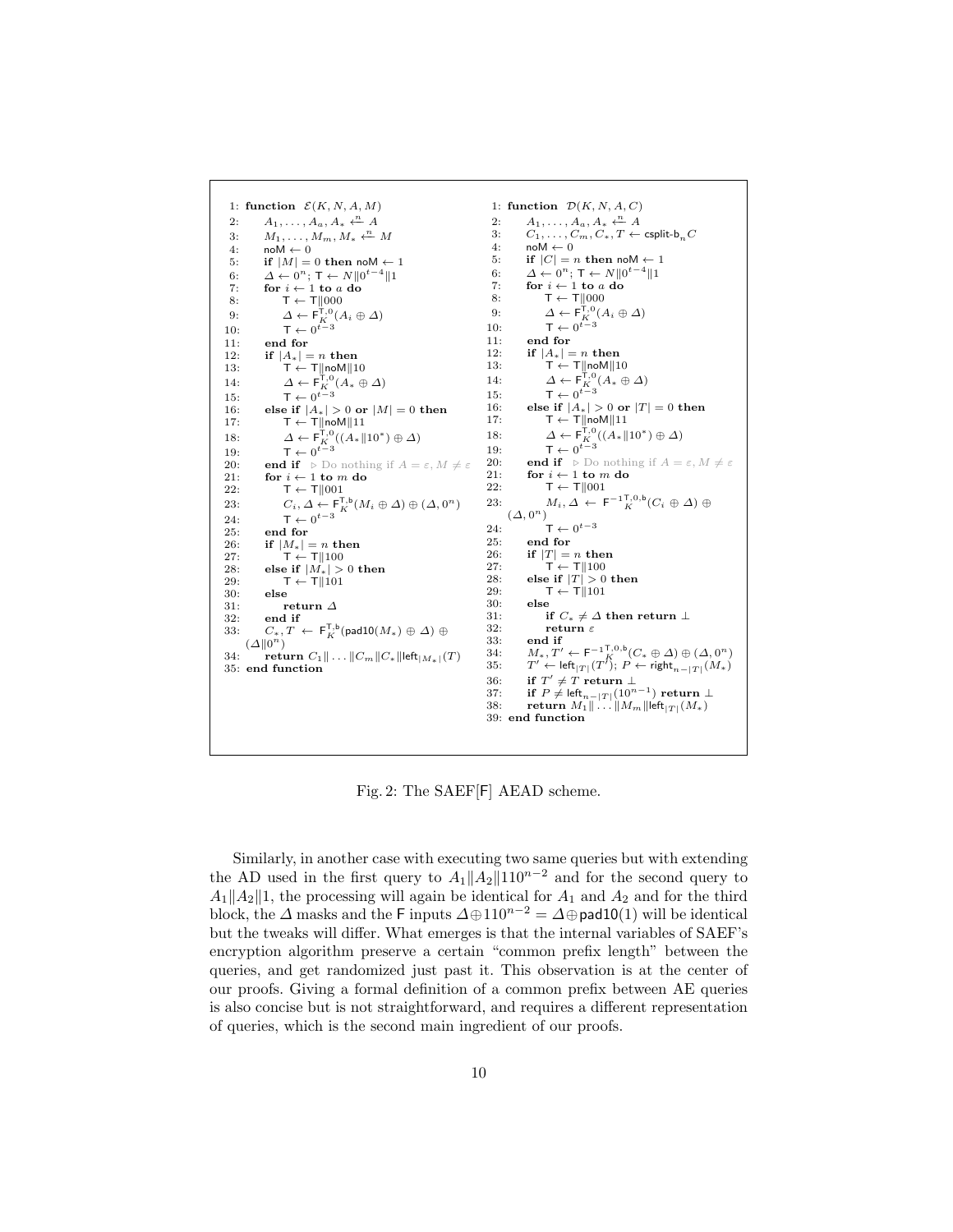#### <span id="page-10-0"></span>3.2 Integrity

We switch to an alternative definition of AEAD integrity through indistinguishability, which is equivalent with the notion introduced in Section [3.](#page-7-1) We define two games, **auth-real**<sub>*II*</sub> and **auth-ideal**<sub>*II*</sub>. In both games  $A$  is given access to an encryption and a decryption oracle. In the game  $\text{auth-real}_{\Pi}$ , both oracles faithfully implement the respective algorithms of SAEF using the same randomly sampled secret key, except that the decryption oracle returns  $\top$  in case of a successful forgery, and  $\perp$  otherwise. In the game **auth-ideal**<sub>*II*</sub>, the encryption oracle is the same as in  $\textbf{auth-real}_{\Pi}$  but the decryption oracle always returns  $\bot$ . We claim that  $\mathbf{Adv}_{\Pi}^{\text{auth}}(\mathcal{A}) = \Pr[\mathcal{A}^{\text{auth-real}_{\Pi}}] - \Pr[\mathcal{A}^{\text{auth-ideal}_{\Pi}}]$ .

It is easy to see that the equality holds, by establishing inequalities in both directions. An adversary A playing the game  $\text{auth}_{\Pi}$  can be used to construct a distinguishing adversary  $\beta$  which forwards  $\mathcal{A}$ 's queries and outputs 1 iff  $\mathcal{A}$ forges, achieving the same advantage as A. In the other direction, we can construct an adversary A for game  $\text{auth}_{\Pi}$  from an indistinguishability adversary B, which forwards  $\mathcal{B}'$ 's queries and automatically wins if  $\mathcal{B}$  produces a valid forgery. A achieves the same advantage as  $\beta$ , because if no forgery occurs, the games auth-real<sub>Π</sub> and auth-ideal<sub>Π</sub> are indistinguishable.

Replacing F. We first replace F with a pair of independent random tweakable permutations  $\pi_0 = (\pi_{\mathsf{T},0} \leftarrow \$ \text{Perm}(n))_{\mathsf{T} \in \{0,1\}^t}$  and  $\pi_1 = (\pi_{\mathsf{T},1} \leftarrow \$ \text{Perm}(n))_{\mathsf{T} \in \{0,1\}^t}$ and let  $SAEF[(\pi_0, \pi_1)]$  denote the SAEF mode that uses  $\pi_0, \pi_1$  instead of F, which yields  $\mathbf{Adv}_{\mathrm{SAEF}[\mathsf{F}]}^{\mathbf{auth}}(\mathcal{A}) \leq \mathbf{Adv}_{\mathsf{F}}^{\mathbf{prtfp}}(\mathcal{B}) + \mathbf{Adv}_{\mathrm{SAEF}[(\pi_0,\pi_1)]}^{\mathbf{auth}}(\mathcal{A})\;.$ 

The adversary is thus left with the goal of distinguishing between the games auth-real<sub>SAEF[( $\pi_0$ , $\pi_1$ )] (called the "real-int world") and auth-ideal<sub>SAEF[( $\pi_0$ , $\pi_1$ )]</sub></sub> (called the "ideal-int world"). Hence, we want to bound  $\mathbf{Adv}_{SAEF[(\pi_0,\pi_1)]}^{auth}(\mathcal{A}) =$  $\Pr[\mathcal{A}^{\textbf{auth-real}_{\text{SAEF}[(\pi_0,\pi_1)]}]-\Pr[\mathcal{A}^{\textbf{auth-ideal}_{\text{SAEF}[(\pi_0,\pi_1)]}]}\;.$ 

Transcripts. Following the coefficients H technique [\[22\]](#page-21-12), we characterize the interactions of  $A$  with its oracles in a *transcript*:

$$
\tau = \langle (N^i, A^i, M^i, C^i)_{i=1}^{q_e}, (\bar{N}^i, \bar{A}^i, \bar{C}^i, b^i)_{i=1}^{q_v} \rangle
$$

In the *i*<sup>th</sup> query to the encryption oracle  $(N^i, A^i, M^i)$ , returning the ciphertext  $C^i$ , SAEF internally processes  $A^i$ ,  $M^i$  and  $C^i$  in blocks  $A_1^i$ , ...,  $A_{a^i}^i$ ,  $A_*^i$ , and  $M_1^i, \ldots, M_{m^i}^i, M_*^i$ , and  $C_1^i, \ldots, C_{m^i}^i, C_*^i, T^i$  respectively (defined according to the encryption algorithm in Figure [2\)](#page-9-0). We have  $a^i$  and  $m^i$  equal to, respectively, the length of  $A^i$  and  $M^i$  in *n*-bit. SAEF additionally uses whitening masks, denoted here  $\Delta_1^i, \ldots, \Delta_{a^i+1}^i$  for the whitening masks used to process  $A_1^i, \ldots, A_{a^i}^i, A_*^i$  respectively, and  $\Delta^i_{a^i+2}, \ldots, \Delta^i_{a^i+m^i+2}$  for the whitening masks used to process the blocks  $M_1^i, \ldots, M_{m_i^i}^i, M_*^i$  respectively.

Similarly, in the  $i^{th}$  decryption query  $(\bar{N}^i, \bar{A}^i, \bar{C}^i)$ , returning  $b^i \in \{\top, \bot\}$ SAEF internally processes  $\bar{A}^i$  and  $\bar{C}^i$  in blocks, denoted as  $\bar{A}^i_1, \ldots, \bar{A}^i_{\bar{a}^i}, \bar{A}^i_*$  and  $\bar{C}_1^i,\ldots,\bar{C}_{\bar{m}^i},\bar{C}_*,\bar{T}^i$ , where  $\bar{a}^i$  and  $\bar{m}^i$  are respectively equal to the length of  $\overline{A}^i$  and the length of  $\overline{C}^i$  in *n*-bit blocks (excluding the tag from the count). Additionally, SAEF internally computes the plaintext blocks  $\bar{M}^i_1, \ldots, \bar{M}^i_{\bar{m}^i}, \bar{M}^i_{\bar{*}}$ as well as  $\overline{A}_1^i, \ldots, \overline{A}_{\overline{a}^i+1}^i$ , the whitening masks used to process  $\overline{A}_1^i, \ldots, \overline{A}_{\overline{a}^i}^i, \overline{A}_*^i$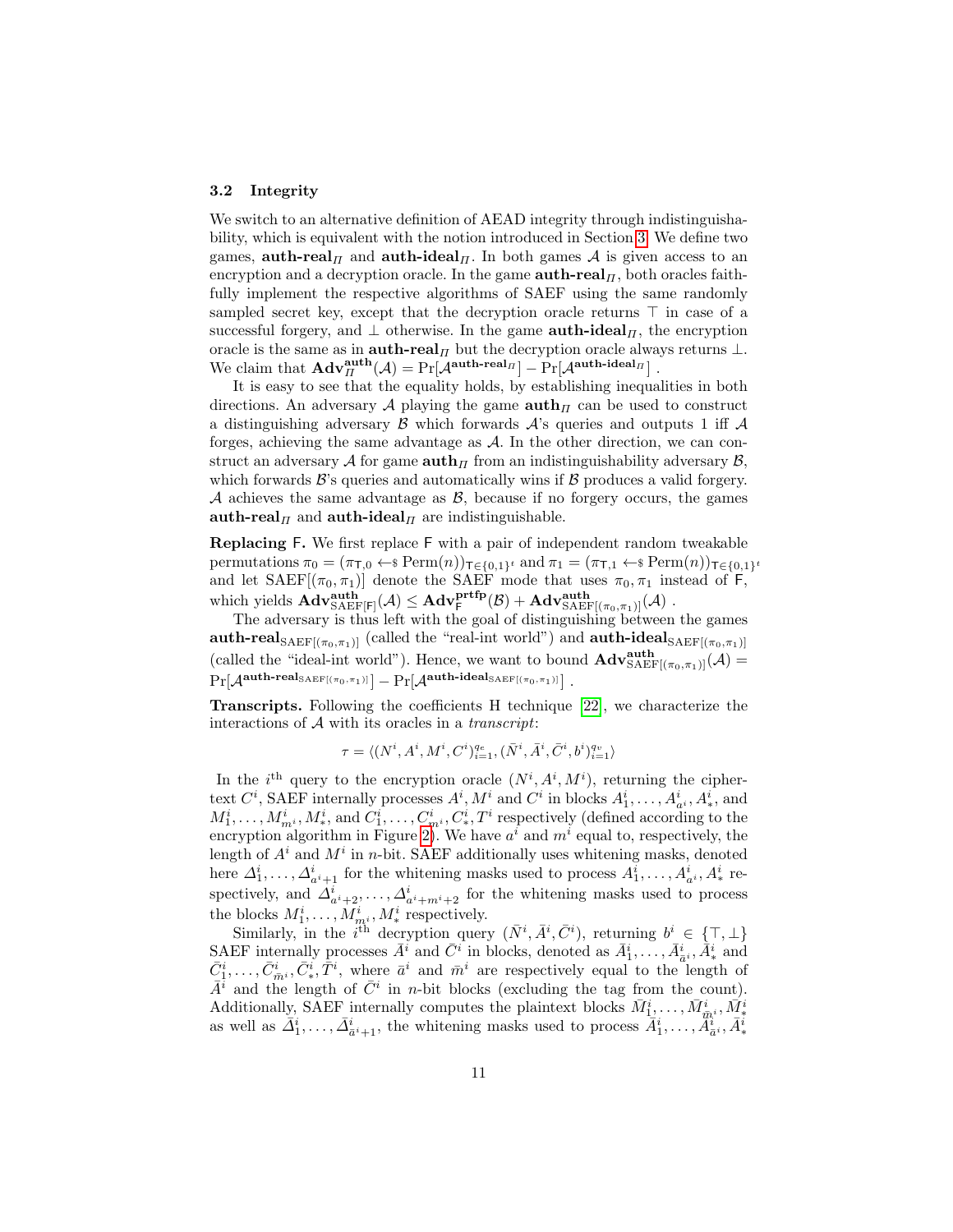respectively, and  $\bar{A}^i_{\bar{a}^i+2},\ldots,\bar{A}^i_{\bar{a}^i+\bar{m}^i+2}$ , the whitening masks used to process the blocks  $\bar{C}_1^i, \ldots, \bar{C}_{\bar{m}^i}^i, \bar{C}_*^i$  respectively.

Additional information. To simplify the proofs, we additionally provide the adversary with all the encryption masks  $\Delta_j^i$ , all the decryption masks  $\bar{\Delta}_j^i$  and internally computed plaintexts  $\bar{M}^i_j$  when it has made all its queries and only the final response is pending.

In the real-int world, all these variables are internally computed by the oracles faithfully evaluating SAEF. In the ideal-int world, the encryption also evaluates SAEF, so  $\Delta_j^i$  masks are defined, but the decryption oracle does not make any computations, hence  $\bar{\Delta}_j^i$  and  $\bar{M}_j^i$  are not defined. We therefore have to define their sampling, to be done at the end of the experiment (thus having no influence of adversarial queries).

For  $j = 1$ , we have  $\overline{\Delta}_1^i = 0^n$  for  $1 \leq i \leq q_v$ . We sample each of the remaining  $\bar{\Delta}_j^i$  mask uniformly, except when its value is trivially determined due to a "common prefix" with an encryption, or decryption query (defined shortly). Once the masks are sampled, we run the SAEF decryption algorithm using  $\pi_0$  and these masks to compute  $\bar{M}_j^i$ . Clearly, this give away of additional information can only increase the adversary's advantage and thus can be considered here for upper bounding the above mentioned adversarial advantage.

Block-tuple representation. The  $i<sup>th</sup>$  encryption query can be equivalently represented as  $(\bar{\mathsf{T}}_j^i, \Delta_j^i, X_j^i, Y_j^i)_{j=1}^{\ell^i}, T^i$ , such that  $\ell^i = a^i + m^i + 2$  and each of the  $\ell^i$  quadruples represents the processing done in  $j^{\text{th}}$  call to the forkcipher in the query, consisting of the string  $\mathsf{T}_j^i$  used as forkcipher tweak, the current whitening mask  $\Delta_j^i$ , the (possibly padded) associated data/plaintext block  $X_j^i$ and the empty/ciphertex block  $Y_j^i$ . In more detail:

- In the first block, we always have  $\mathsf{T}_1^i = N||1||F$  for a flag  $F \in \{0,1\}^3$  and  $\Delta_1^i = 0^n$ . For blocks with  $j > 1$  we have  $\mathsf{T}_j^i = 0^{t-3} || F$  for an  $F \in \{0, 1\}^3$ .
- $-$  If  $|A| > 0$ , for  $1 \leq j \leq a^i$  we have  $X_j^i = A_j^i$ ,  $Y_j^i = \varepsilon$  and  $F = 000$ . For  $j = a^i + 1$  we have  $X_j^i = \text{pad10}(A_*^i)$ ,  $Y_j^i = \varepsilon$  and  $F \in \{0, 1\}^3$  as defined in Figure [2.](#page-9-0)
- If  $|M| > 0$ , for  $a^{i} + 2 \leq j < \ell^{i}$  we have  $X_{j}^{i} = M_{j}^{i}$ ,  $Y_{j}^{i} = C_{j}^{i}$  and  $F = 001$ . For  $j = \ell^i$  we have  $X^i_j = \text{pad10}(M^i_*)$ ,  $Y^i_j = C^i_*$  and  $F \in \{0,1\}^3$  as defined in Figure [2.](#page-9-0)
- $-I$  if  $A = M = \varepsilon$ , we have  $j = \ell^i = 1$ ,  $X^i_j = \text{pad10}(\varepsilon), Y^i_j = \varepsilon$  and  $F = 111$ .

We call this the *block-tuple* representation.

We similarly define the block-tuple representation  $(\bar{\mathsf{T}}_{i}^{i})$  $j^i,\bar{\varDelta_j^i},\bar{X}_j^i,\bar{Y}_j^i)_{j=1}^{\bar{\ell}^i},\bar{T}^i,b^i$ for decryption queries with  $\bar{\ell}^i = \bar{m}^i + \bar{a}^i + 2$ . We further streamline the notation by re-indexing the decryption queries from  $q_e + 1$  to  $q_e + q_v$ , and dispensing of the bar above the variables. The decryption queries are thus denoted as  $(\overline{T}_j^i, \Delta_j^i, X_j^i, Y_j^i)_{j=1}^{\ell^i}, T^i, b^i \text{ for } q_e + 1 \leq i \leq q_e + q_v.$ 

<span id="page-11-0"></span>Proposition 1. The transformation of an extended transcript from the default to the block-tuple representation is injective.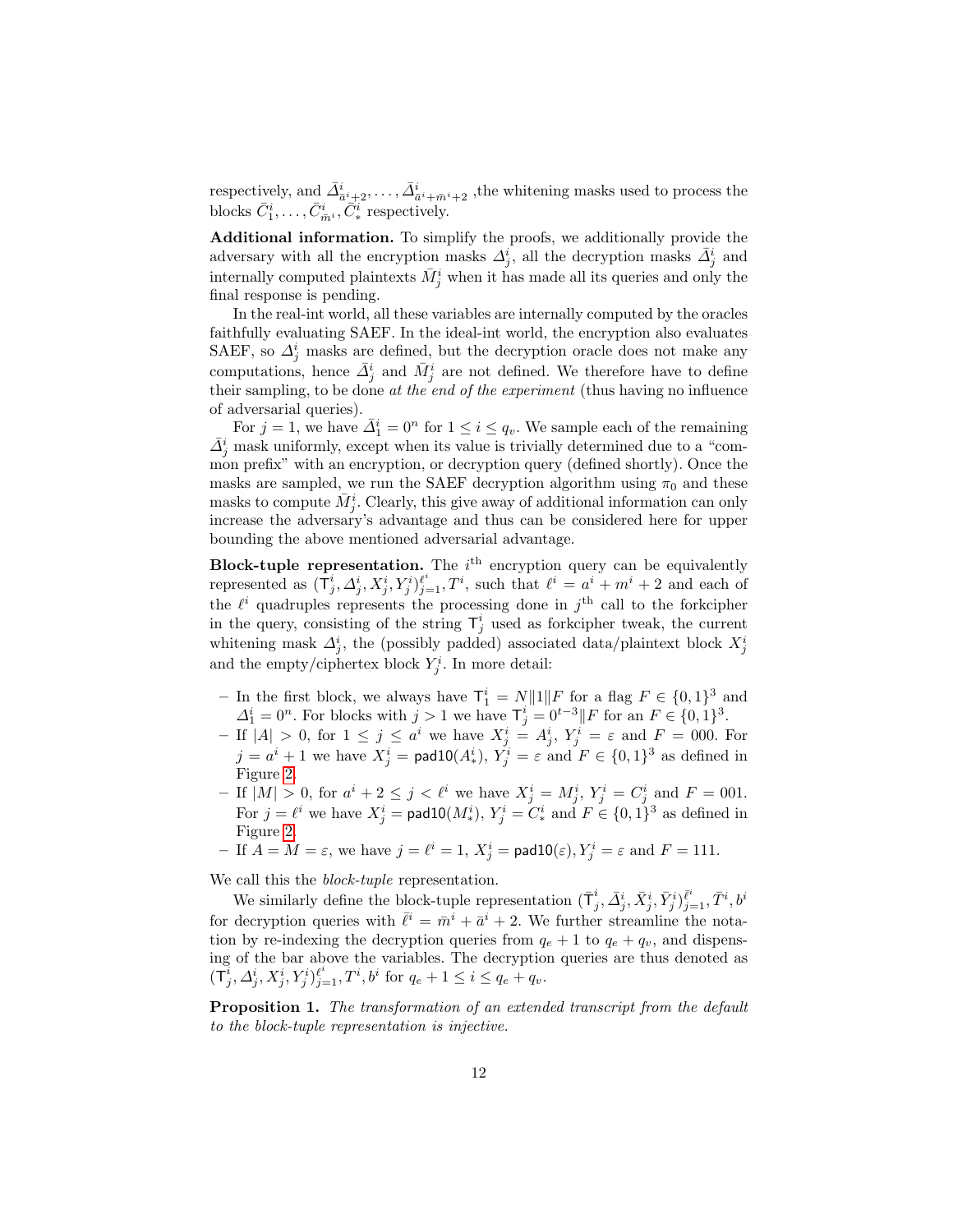The proof of Proposition [1](#page-11-0) is given in Appendix [A.](#page-21-14)

Blockwise common prefix of queries This notation allows for the following natural definition of longest common blockwise prefix between two queries. We define the longest common prefix of the  $i<sup>th</sup>$  and  $i'<sup>th</sup>$  query (in the block-tuple notation) with  $\ell^i \leq \ell^{i'}$  w.l.o.g. as

 $\mathsf{llcp}_n(i,i') = \max\{1 \leq u \leq \ell^i | (\mathsf{T}^i_j, \Delta^i_j, X^i_j, Y^i_j) = (\mathsf{T}^{i'}_j, \Delta^{i'}_j, X^{i'}_j, Y^{i'}_j) \text{ for } 1 \leq j \leq u\}.$ 

Note that this definition covers common blockwise prefix between two encryption queries (with  $i, i' \leq q_e$ ), two decryption queries (with  $i, i' > q_e$ )) and between an encryption and a decryption query (with  $1 \leq i' \leq q_e < i \leq q_e + q_v \text{ w.l.o.g.}$ ). Informally,  $\mathsf{llcp}_n(i,i')$  counts how many internal chaining values (the  $\Delta$  masks) are trivially equal between the  $i<sup>th</sup>$  and  $i<sup>th</sup>$  encryption query. For example, if the nonces  $N^i$  and  $N^{i'}$  are distinct we have  $\mathsf{llop}_n(i, i') = 0$ . If we have two queries with  $N^i = N^{i'}$  and one having AD  $A^{i'} = A^i || M_1^i$  equal to the AD of the other appended with its first message block, we will still have  $\mathsf{llcp}_n(i,i') = a^i + 1$ , thanks to including the tweak string in the block tuples. We finally define the length of the longest common blockwise prefix of a query with all previous queries as  $\mathsf{llcp}_n(i) = \max_{1 \le i' \le i} \mathsf{llcp}_n(i, i').$  Note that for a decryption query, all the encryption queries are always taken into account (due to our convention about query indexing).

Sampling of  $\Delta$  masks. Using this notation, we now precisely define the sampling of  $\Delta_j^i$  masks in decryption queries (i.e., for  $q_e < i \leq q_e + q_v$ ) of the ideal-int world. In the i<sup>th</sup> decryption query, for  $1 \leq j \leq \mathsf{llcp}_n(i) + 1$ , we let  $\Delta_j^i = \Delta_j^{i'}$  for the smallest  $i' < i$  such that  $i'^{th}$  query has  $\mathsf{llcp}_n(i) = \mathsf{llcp}_n(i,i')$ . For  $\mathsf{llcp}_n(i) + 1 < j \leq \ell^i$ ,  $\Delta_j^i$  is sampled uniformly at random. In other words,  $\Delta$  masks that are trivially known to be equal to some previous mask due to the iterative nature of SAEF are simply set to that value, and the rest is sampled uniformly.

Extended transcripts. With the new notation in mind, the extended transcripts can be re-defined as

$$
\tau = \left\langle \left( \left( \mathbf{T}_j^i, \Delta_j^i, X_j^i, Y_j^i \right)_{j=1}^{\ell^i}, T^i \right)_{i=1}^{q_e}, \left( \left( \mathbf{T}_j^i, \Delta_j^i, X_j^i, Y_j^i \right)_{j=1}^{\ell^i}, T^i, b^i \right)_{i=q_e+1}^{q_e+q_v} \right\rangle \ .
$$

Note that  $q_e, q_v, a$  and m here are themselves random variables and thus can vary for distinct attainable transcripts. However, due to the assumption that the adversary can make at most  $\sigma$  block queries, we always have  $\sum_{i=1}^{q_e+q_v} (a^i + m^i +$  $2) = \sigma.$ 

The following corollary shows that switching to block-tuple representation does not have an impact of the result of the analysis and in particular on the bounds derived using the block-tuple representation.

Corollary 1. Due to Proposition [1,](#page-11-0) it is impossible for two distinct transcripts  $\tau = \langle (N^{i}, A^{i}, M^{i}, C^{i})_{i=1}^{q_c}, (\bar{N}^{i}, \bar{A}^{i}, \bar{C}^{i}, b^{i})_{i=1}^{q_v} \rangle$  and  $\tau' = \langle (N^{\prime^{i}}, {A^{\prime}}^{i}, M^{\prime^{i}}, {C^{\prime}}^{i})_{i=1}^{q_c^{i}},$  $(\bar{N'}^i, \bar{A'}^i, \bar{C'}^i, b'^i)_{i=1}^{q'_v}$  to have the same block-tuple representation.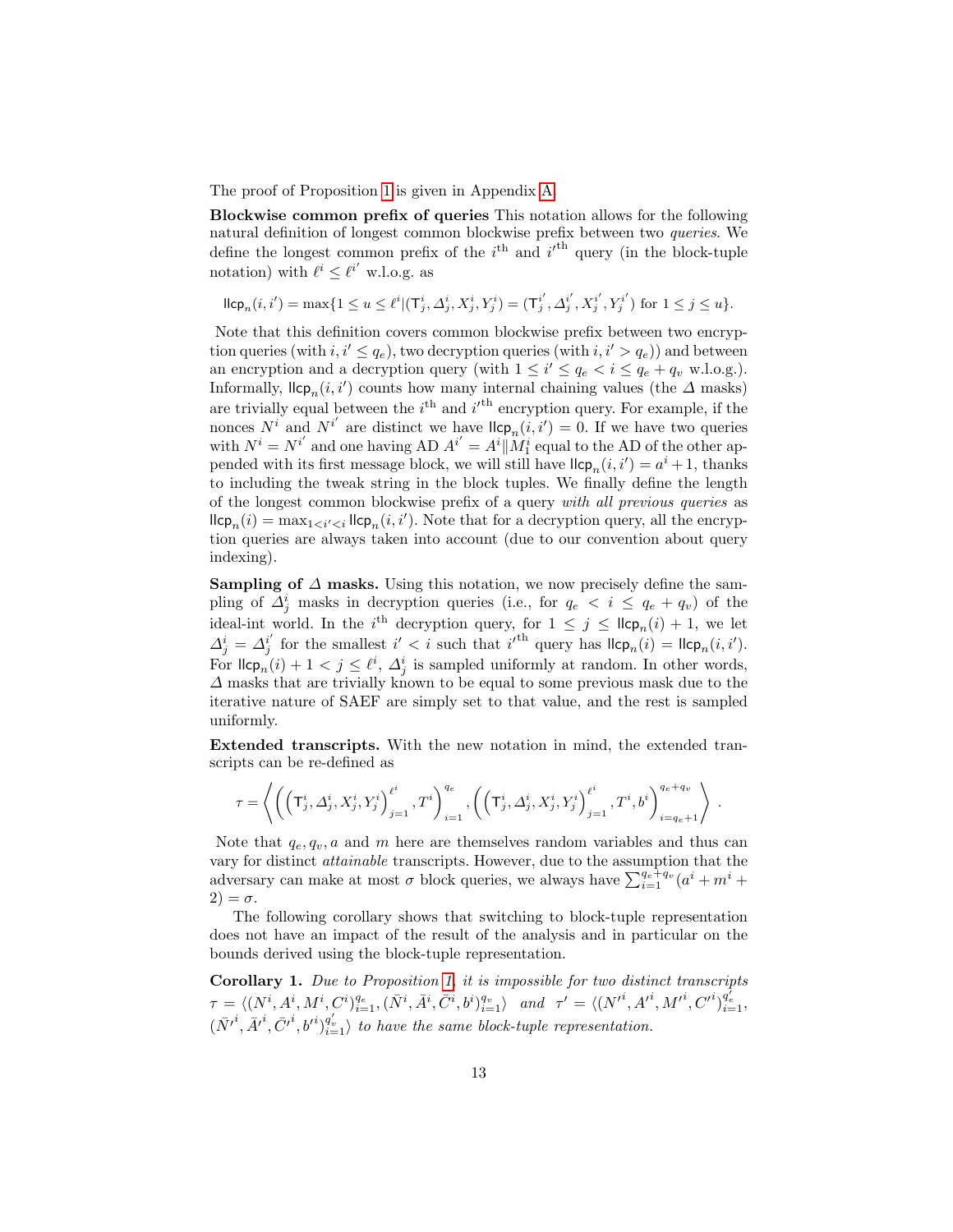**Coefficient-H.** Let  $\Theta_{rein}$  and  $\Theta_{idin}$  represent the distribution of the transcript in the real-int world and the ideal-int world, respectively.

The proof relies on the fundamental lemma of the coefficient H technique defined as Lemma [1](#page-4-0) above. We say an attainable transcript  $\tau$  is bad if one of the following conditions occurs:

- BadT<sub>1</sub> a.k.a. "Input Collision": There exists  $(i', j') < (i, j)$  (the block indexed by  $(i', j')$  precedes  $(i, j)$  such that  $1 \leq i \leq q_e + q_v$ ,  $\mathsf{llcp}_n(i) < j \leq \ell^i$  is not in the longest common prefix of the  $i<sup>th</sup>$  query, , and the  $(i, j)$  block call has tweak-input collision with the  $(i', j')$  block call, i.e.,  $\mathsf{T}_j^i = \mathsf{T}_{j'}^{i'}$  $i_j^{\prime}$  and  $X_j^i \oplus \Delta_j^i = X_{j'}^{i'} \oplus \Delta_{j'}^{i'}.$
- Bad $\overline{\mathsf{T}_2}$  a.k.a. "Mask Collision": There exists  $(i',j') < (i,j)$  such that  $1 \leq i \leq j$  $q_e + q_v$ ,  $\mathsf{llcp}_n(i) < j < \ell^i$  (not in the longest common prefix), and both the block calls have the same tweaks  $T_j^i = T_{j'}^{i'}$  $j'$  and different inputs  $X_j^i \oplus$  $\Delta_j^i \neq X_{j'}^{i'} \oplus \Delta_{j'}^{i'}$ , however, the following masks  $\Delta_{j+1}^i = \Delta_{j'+1}^{i'}$  collide. (Note that such a collision cannot occur in the real-int world where the masks are generated with permutation).
- BadT<sub>3</sub> a.k.a. "Forgery": There exists  $q_e + 1 \leq i \leq q_e + q_v$  such that for  $j = \ell^i$ we have any of the following:
	- Case 1. The last bit of  $\mathsf{T}_j^i$  is 0 and  $\pi_{\mathsf{T}_j^i,1}(X_j^i \oplus \Delta_j^i) = T^i$ .
	- Case 2. The last bit of  $\mathsf{T}_j^i$  is 1, right $_{n-|T^i|}(X_j^i) = 10^{n-|T^i|-1}$ and  $\mathsf{left}_{|T^{i}|}(\pi_{\mathsf{T}^{i}_j,1}(X^i_j\oplus \varDelta^i_j))=T^i$  .

We let  $\mathcal{T}_{bad}$  be the set of "bad" transcripts defined as the subset of attainable transcripts for which the transcript predicate BadT $(\tau) = (B \text{ad}T_1(\tau) \vee B \text{ad}T_2(\tau) \vee$  $BadT_3(\tau)$ ) evaluates true. We define  $\mathcal{T}_{good}$  as the set of attainable transcripts which are not in the set  $\mathcal{T}_{bad}$  (and therefore from now on called as good transcripts).

<span id="page-13-0"></span>**Lemma 2.** For  $\mathcal{T}_{bad}$  above and  $q_e \leq 2^{n-1}$ , we have  $Pr[\Theta_{idin} \in \mathcal{T}_{bad}] \leq \frac{\sigma^2}{2^n} + \frac{4 \cdot q_v}{2^n}$ .

*Proof.* BadT<sub>1</sub>. For any transcript in  $\mathcal{T}_{bad}$  with BadT<sub>1</sub> set to 1, we know that there exists at least one pair of block indices  $(i', j') < (i, j)$  such that  $\mathsf{llcp}_n(i) < j \leq \ell^i$ and  $\Delta^i_j \oplus \Delta^{i'}_{j'} = X^i_j \oplus X^{i'}_{j'}.$ 

Note that for all  $i' < i$  and  $j = j' = \mathsf{llcp}_n(i) + 1$ , we have  $\Delta_j^i = \Delta_{j'}^{i'}$  but  $X_j^i \neq X_{j'}^{i'}$  and thus for such cases the probability that the above equality occurs is 0. On the other hand, for all  $i' < i$  and  $j' \neq j$  or  $j \neq \mathsf{llcp}_n(i) + 1$ , the two masks are sampled uniformly and independently in  $\Theta_{idin}$ . Since there are total  $\sigma$  possible values of  $(i, j)$  in a transcript, each having no more than  $\sigma$  possible values of  $(i', j')$ , we get Pr[Bad $\mathsf{T}_1(\Theta_{idin}) = 1 \leq \frac{\sigma^2}{2}$  $\frac{\sigma^2}{2} \cdot \max\left\{0, \frac{1}{2^n}\right\} = \frac{\sigma^2}{2^{n+1}}$ .

**BadT**<sub>2</sub>. Similarly, for any transcript in  $\mathcal{T}_{bad}$  with BadT<sub>2</sub> set to 1, we know that there exists at least one pair  $(i',j') \langle (i,j) \rangle$  such that  $\mathsf{llop}_n(i) \langle j \rangle \langle (i',j') \rangle$  $\Delta_{j+1}^i \oplus \Delta_{j'+1}^{i'} = 0$ .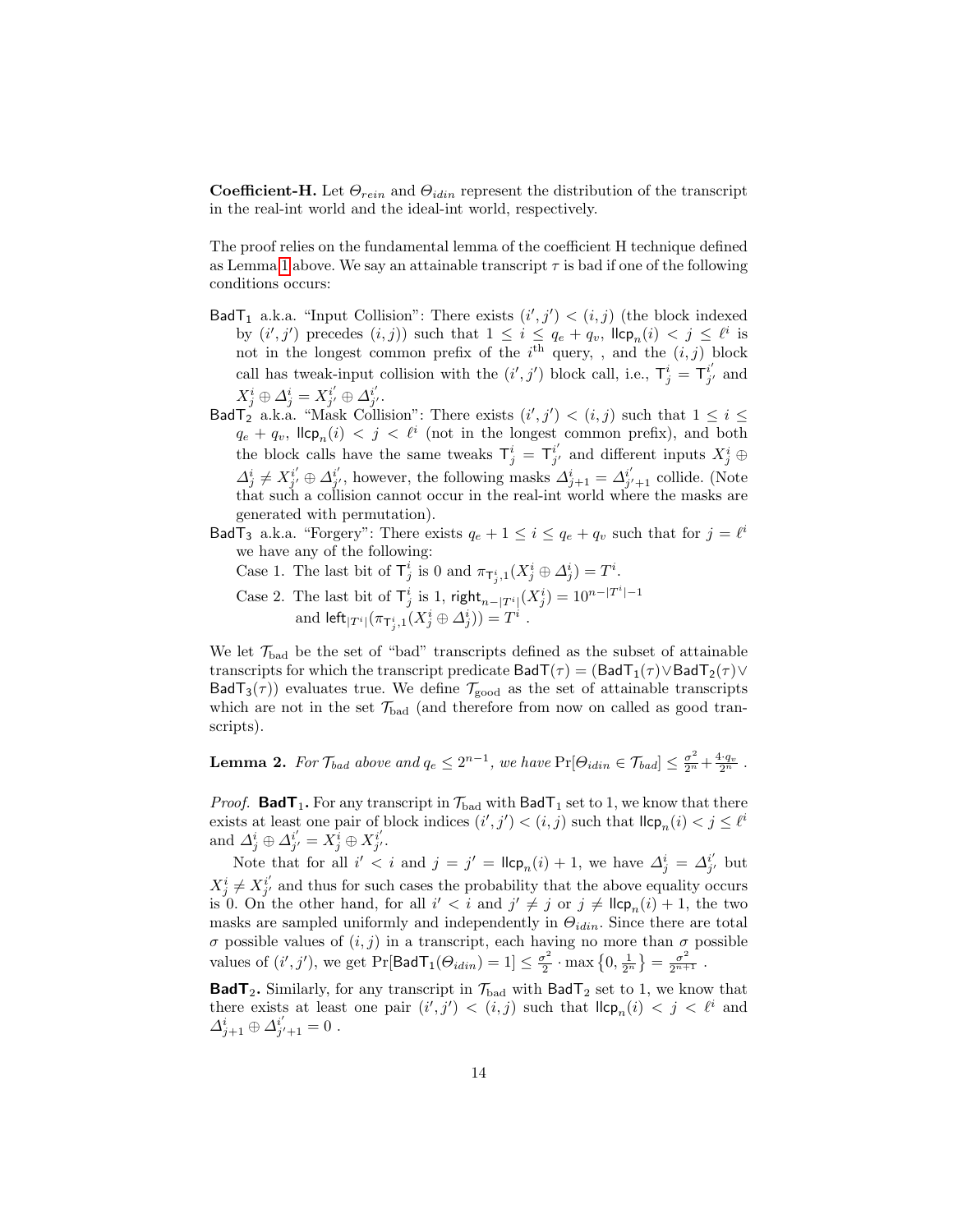Note that from the definition of the predicate  $\text{BadT}_2$  we have  $j+1 \neq \text{llcp}_n(i)+1$ 1. This means that  $\Delta_{j+1}^i$  is distributed uniformly and independently of  $\Delta_{j'+1}^{i'}$ . Since there are total  $\sigma$  possible values of  $(i, j)$  in a transcript, each with no more than  $\sigma$  possible values of  $(i', j')$ , we get Pr[BadT<sub>2</sub>( $\Theta_{idin}$ ) = 1]  $\leq \frac{\sigma^2}{2^{n+1}}$ .

**BadT**<sub>3</sub>. Now, for any transcript in  $\mathcal{T}_{bad}$  with BadT<sub>3</sub> set to 1 and BadT<sub>1</sub> set to 0, we know for  $\Theta_{idin}$  one of the following can happen:

For some  $i' \leq q_e$ ,  $j = \ell^i$  and  $j' = \ell^{i'}$ , we have  $j = j' = \mathsf{Ilop}_n(i)$ . Clearly, in such a case  $\Delta_j^i = \Delta_{j'}^{i'}, X_j^i = X_{j'}^{i'}$  but  $T^i \neq T^{i'}$ .  $T^{i'}$  being the correct tag for the given ciphertext,  $T^i \neq T^{i'}$  cannot trigger Bad $\mathsf{T}_3$ , yielding 0 probability.

For some  $i' \leq q_e$ ,  $j = \ell^i$  and  $j' = \ell^{i'}$ , we have  $j = j' = \mathsf{llcp}_n(i) + 1$ . We have  $\Delta_j^i = \Delta_{j'}^{i'}$  but  $\overline{X_j^i} \neq \overline{X_{j'}^{i'}}$  and thus the probability of any of the two conditions of Bad $\mathsf{T}_3$  occurring for a given query is at most  $4/2^n$  assuming  $q_e \leq 2^{n-1}$ . For the first condition, this holds as every tag there is produced with a tweak used at most once per query, corresponding to a probability  $1/(2^n - q_e) \leq 2/2^n$ . For the second condition, we upper bound the product of the probabilities of having the correct padding in the block  $X_j^i$  (at most  $2^{|T^i|}/(2^n-q_e)$ ), and of having the correct truncated tag (at most  $2^{n-|T^i|}/(2^n - q_e)$ ).

For all  $i' \leq q_e$ , we have  $j > \mathsf{llcp}_n(i, i') + 1$ . We know that the  $\Delta_j^i$  is not inherited from an encryption query and is therefore sampled uniformly in  $\Theta_{idin}$ . The first condition of  $BadT_3$  thus occurs with a probability  $1/2^n$ . For the second condition, the correct padding is found with probability  $1/2^{n-|T^i|}$  (using the randomness of  $\Delta_j^i$ ), and the correct tag is found with probability at most  $2^{n-|T^i|}/(2^n-q_e)$ , thanks to freshness of  $X^i_j\oplus \Delta^i_j$ , relying on Bad ${\sf T}_1(\Theta_{idin})=0$ w.l.o.g., yielding a probability of at most  $2/2^n$ .

Since there are total  $q_v$  possible decryption queries, we get Pr[BadT<sub>3</sub>( $\Theta_{idin}$ ) =  $1|\text{BadT}_1(\Theta_{idin})=0] \le q_v \cdot \max\left\{0, \frac{4}{2^n}, \frac{2}{2^n}\right\} = \frac{4 \cdot q_v}{2^n}$ . Hence, we obtain by the union bound that  $Pr[\Theta_{idin} \in \mathcal{T}_{bad}] \leq \frac{\sigma^2}{2^n} + \frac{4 \cdot q_v}{2^n}$ .

<span id="page-14-0"></span>**Lemma 3.** Let  $\tau \in \mathcal{T}_{good}$  i.e.  $\tau$  is a good transcript. Then  $\frac{\Pr[\Theta_{rein}=\tau]}{\Pr[\Theta_{idin}=\tau]} \geq 1$ .

Proof. Note that a good transcript has the following two properties 1. (i) For each  $(i', j') < (i, j)$  if  $(i, j)$  is not in the longest common prefix of the two queries i.e.  $\mathsf{llcp}_n(i, i') < j < \ell^i$  and both  $\pi_0$  calls have same tweaks (i.e.  $\mathsf{T}^i_j = \mathsf{T}^{i'}_{j'}$  $i'_{j'}$ ) then both calls will always have different inputs and different outputs. 2. (ii) For each query to the decryption oracle i.e.  $1 \leq i \leq q_v$ , the transcript contains  $b^i = \perp$  in the decryption result i.e. the conditions for a successful verification are not met.

The probability to obtain a good transcript  $\tau$  in the real-int and the ideal-int worlds can now be computed. Let  $\tau_e$  and  $\tau_d$  denote the two parts of a transcript  $\tau$  consisting respectively encryption and decryption queries, so that  $\tau = \langle \tau_e, \tau_d \rangle$ . With a slight abuse of notation, we have  $Pr[\Theta_{rein} = \tau] = Pr[\Theta_{rein,e} = \tau_e]$ .  $Pr[\Theta_{rein,d} = \tau_d | \Theta_{rein,e} = \tau_e]$  and  $Pr[\Theta_{idin} = \tau] = Pr[\Theta_{idin,e} = \tau_e] \cdot Pr[\Theta_{idin,d} = \tau_e]$  $\tau_d|\Theta_{idin,e} = \tau_e]$  and consequently

$$
\frac{\Pr[\Theta_{rein,e} = \tau_e] \cdot \Pr[\Theta_{rein,d} = \tau_d | \Theta_{rein,e} = \tau_e]}{\Pr[\Theta_{idin,e} = \tau_e] \cdot \Pr[\Theta_{idin,d} = \tau_d | \Theta_{idin,e} = \tau_e]} = \frac{\Pr[\Theta_{rein,d} = \tau_d | \Theta_{rein,e} = \tau_e]}{\Pr[\Theta_{idin,d} = \tau_d | \Theta_{idin,e} = \tau_e]}.
$$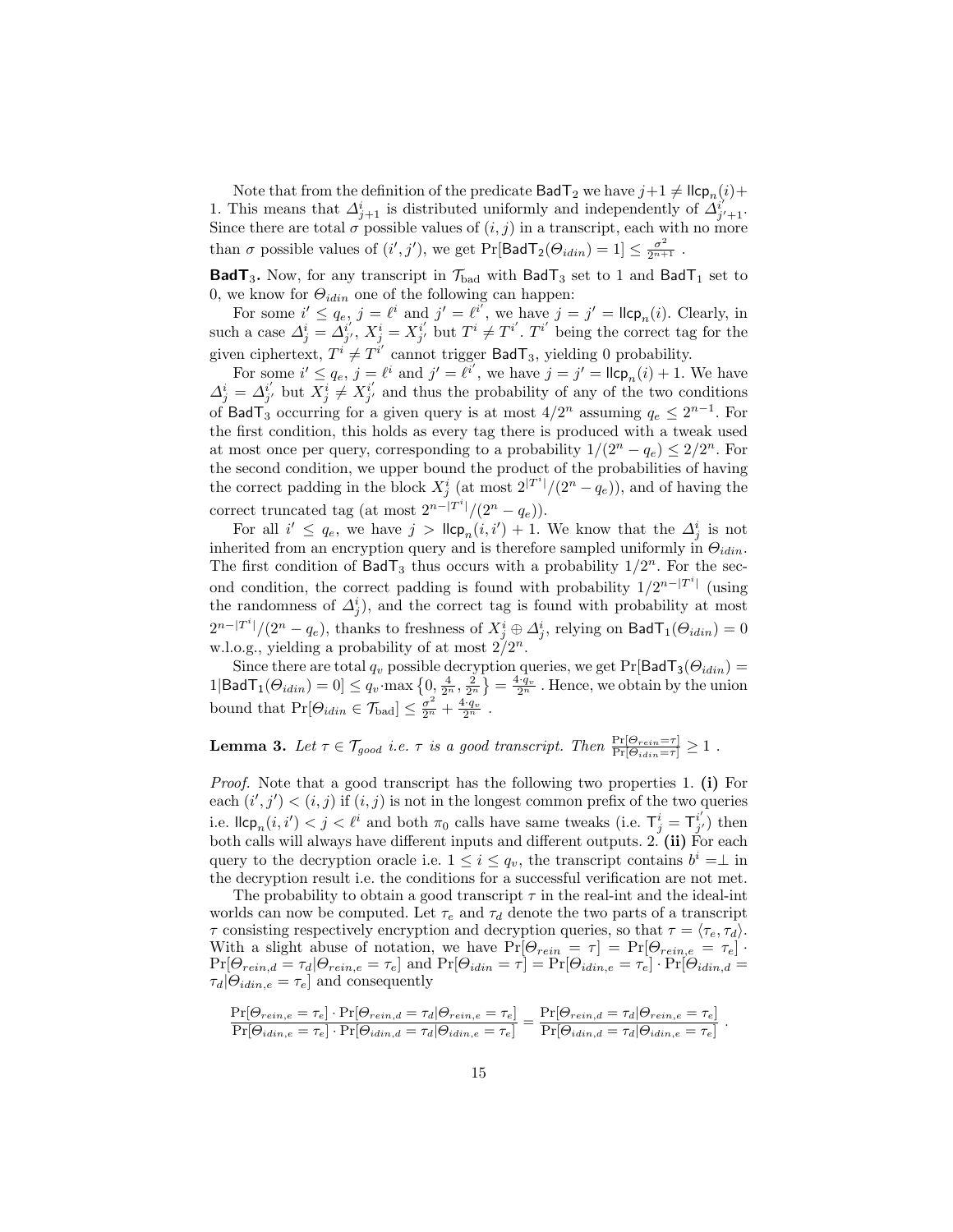This is because the encryption oracles in the real-int world and in the idealint world are identical, and so  $Pr[\Theta_{reine} = \tau_e] = Pr[\Theta_{idine} = \tau_e]$ . Further abusing notation, we let  $\tau_{d,\Delta}$  denote the marginal event of all  $\Delta$  masks in the decryption queries (as variables) being equal to the values in the transcript. We have  $Pr[\Theta_{rein,d} = \tau_d | \Theta_{rein,e} = \tau_e, \Theta_{rein,d,\Delta} = \tau_{d,\Delta}] = Pr[\Theta_{idin,d} = \tau_d | \Theta_{idin,e} =$  $\tau_e, \Theta_{idin,d,\Delta} = \tau_{d,\Delta}$  because both sides of this equality correspond to mappings defined with random permutations with the input-output pairs fixed from the encryption part in both worlds. Further, using this equality, we get

$$
\frac{\Pr[\Theta_{rein,d} = \tau_d | \Theta_{rein,e} = \tau_e]}{\Pr[\Theta_{idin,d} = \tau_d | \Theta_{idin,e} = \tau_e]} = \frac{\Pr[\Theta_{rein,d,\Delta} = \tau_{d,\Delta} | \Theta_{rein,e} = \tau_e]}{\Pr[\Theta_{idin,d,\Delta} = \tau_{d,\Delta} | \Theta_{idin,e} = \tau_e]}.
$$

Let us now consider that  $\tau$  has in total  $\delta$  many  $\Delta$ s that are fixed/predefined due to all internal common prefixes. Clearly, one can write that  $\delta = \sum_{i=1}^{q_e+q_v} (\mathsf{llcp}_n(i) +$ 1) (the extra 1 here stands for the  $\Delta_1^i$  which is always fixed to 0). In the idealint world, since the  $\Delta s$  corresponding to these  $(\sigma - \delta)$  unique block calls are sampled uniformly and independently and all decryption oracle results are  $\perp$ , one has  $Pr[\Theta_{idin,d,\Delta} = \tau_{d,\Delta} | \hat{\Theta}_{idin,e} = \tau_e] = \frac{1}{(2^n)^{\sigma-\delta}}$ . In the real-int world, these  $(\sigma-\delta)$   $\varDelta s$  are no longer uniformly distributed but are defined using the random tweakable permutation  $(\pi_0, \pi_1)$  with at least  $g_1 = \sum_{i=1}^{q_e+q_v} (a^i-1)$  block calls with the tweak  $0^n$  and at least  $g_2 = \sum_{i=1}^{q_e+q_v} (m^i-1)$  block calls with the tweak  $0^{n-1}$ ||1. Thus, one has  $Pr[\Theta_{rein,d,\Delta} = \tau_{d,\Delta} | \Theta_{rein,e} = \tau_e] \ge \frac{1}{(2^n)_{g_1}(2^n)_{g_2}(2^n)^{\sigma-\delta-g_1-g_2}}$ . Note that the above expression is not an equality and only gives an upper bound

on the targeted probability as there are more permutation calls which can have tweak collisions (To exemplify, the first block calls of any set of queries will have same tweaks if they all have same nonce). Now, from the above expressions, we get

$$
\frac{\Pr[\Theta_{rein} = \tau]}{\Pr[\Theta_{idin} = \tau]} \ge \frac{(2^n)^{\sigma-\delta}}{(2^n)_{g_1}(2^n)_{g_2}(2^n)^{\sigma-\delta-g_1-g_2}} = \frac{(2^n)^{g_1}(2^n)^{g_2}}{(2^n)_{g_1}(2^n)_{g_2}} \ge 1.
$$

Combining the results of Lemma [2](#page-13-0) and [3](#page-14-0) (taking  $\epsilon_1 = 0$ ) into Lemma [1,](#page-4-0) we obtain the upper bound  $\mathbf{Adv}_{\mathsf{SAEF}[(\pi_0, \pi_1)]}^{\mathbf{auth}}(\mathcal{A}) \leq \frac{\sigma^2}{2^n} + \frac{4 \cdot q_v}{2^n}$  and thus the integrity result of the Theorem [1.](#page-8-0)

## <span id="page-15-0"></span>3.3 Confidentiality

Replacing F. We replace F with a pair of independent random tweakable permutations  $\pi_0 = (\pi_{\mathsf{T},0} \leftarrow \$ \text{Perm}(n))_{\mathsf{T} \in \{0,1\}^t}$  and  $\pi_1 = (\pi_{\mathsf{T},1} \leftarrow \$ \text{Perm}(n))_{\mathsf{T} \in \{0,1\}^t}$ and let  $SAEF[(\pi_0, \pi_1)]$  denote the SAEF mode that uses  $\pi_0, \pi_1$  instead of F, which yields  $\mathbf{Adv}_{\mathrm{SAEF}[\mathsf{F}]}^{\mathbf{oprpf}}(\mathcal{A}) \leq \mathbf{Adv}_{\mathsf{F}}^{\mathbf{prtfp}}(\mathcal{B}) + \mathbf{Adv}_{\mathrm{SAEF}[(\pi_0,\pi_1)]}^{\mathbf{oprpf}}(\mathcal{A})\;.$ 

With this replaced " $F''$  scenario, the adversary is left with the goal of distinguishing between **oprpf-real** $_{SAEF[(\pi_0,\pi_1)]}$  (called the "real-conf world") and **oprpf-ideal**<sub>SAEF[( $\pi_0$ , $\pi_1$ )] (called the "ideal-conf world"). We now need to bound</sub>  $\mathbf{Adv}_{\mathrm{SAEF}[(\pi_0,\pi_1)]}^{\mathbf{oprpf}}(\mathcal{A}) = \Pr[\mathcal{A}^{\mathbf{oprpf-real}_{\mathrm{SAEF}[(\pi_0,\pi_1)]}}] - \Pr[\mathcal{A}^{\mathbf{oprpf-ideal}_{\mathrm{SAEF}[(\pi_0,\pi_1)]}}] \;.$ 

Transcripts and additional information. As before, we record the interaction of  $A$  with its oracle in a transcript containing the encryption queries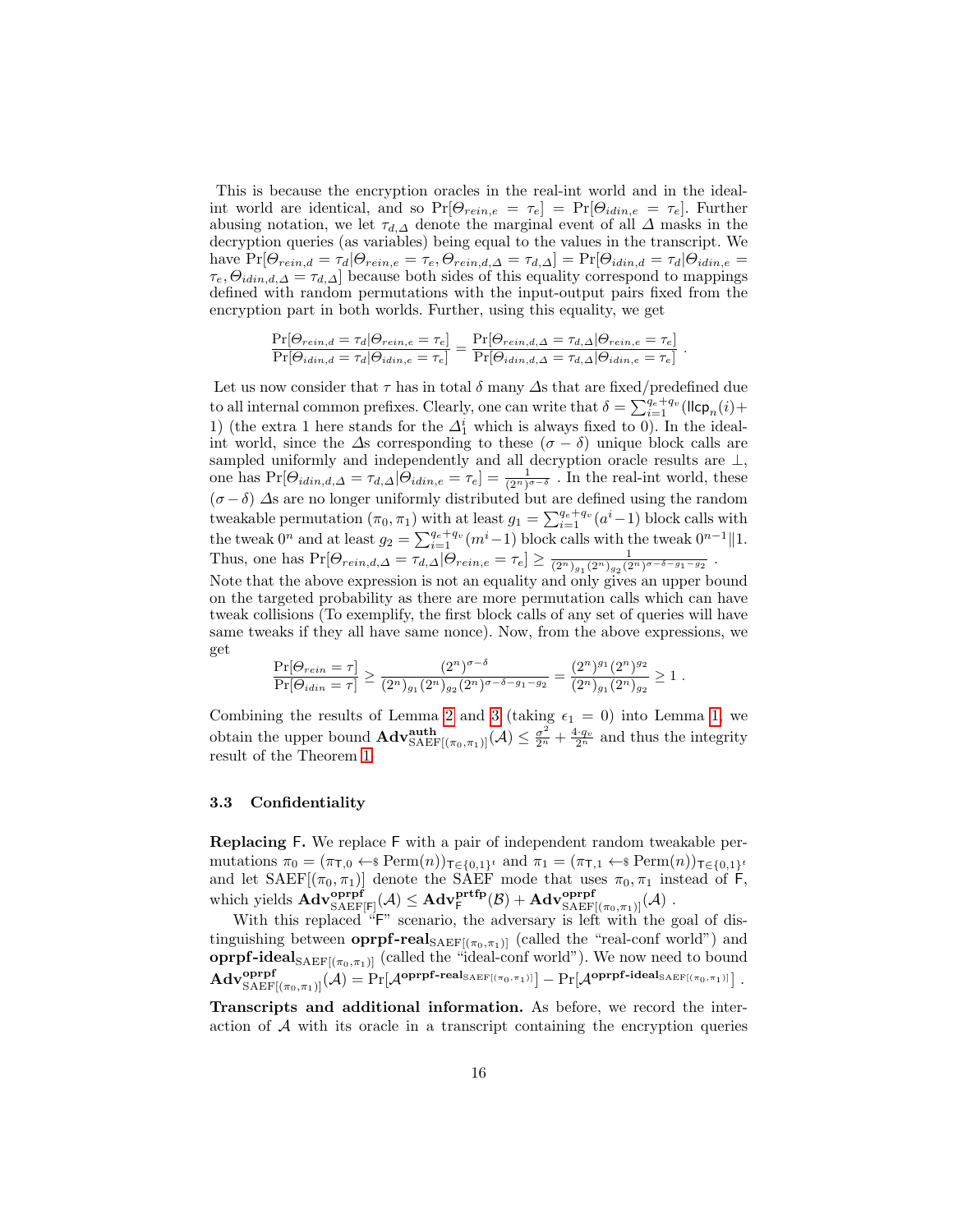and their responses as  $\tau = \langle (N^i, A^i, M^i, C^i)_{i=1}^{q_e} \rangle$  such that the AD A, message  $M$  and ciphertext  $C$  are further partitioned in blocks as described in the integrity proof. Note that as before,  $q_e, a$  and m here are themselves random variables and thus can vary for distinct attainable transcripts. We also assume that the adversary can make at most  $\sigma' \leq \sigma$  block queries. Thus, we always have  $\sum_{i=1}^{q_e} (a^i + m^i + 2) \leq \sigma.$ 

To simplify the proofs, we again provide the adversary with additional information: (i)  $\Delta_j^i$  masks for  $1 \leq i \leq q_e$  and for  $1 \leq j \leq \ell^i = a^i + m^i + 2$  that are internally computed by the encryption algorithm of SAEF. 1. (ii) Tag bits that would normally be discarded by truncation (if any), i.e., we now have  $|T^i| = n$ for  $1 \leq i \leq q_e$ .

This information is given to the adversary after it has made all its queries. These masks, as well the bits extending the tags to n bits, are well-defined in realconf world, which faithfully implements SAEF encryption algorithm. In the idealconf world, however, they are not defined (as ciphertexts are directly computed by an online permutation and a random function, and the tags are directly sampled with the desired length) and thus the masks are sampled uniformly at random while maintaining the consistency with SAEF's prefix preservation (defined in detail below), and each authentication tag is simply extended by 0 to  $n-1$  uniform bits as necessary.

Block-tuple representation. As before, we use the block-tuple representation. We represent the *i*<sup>th</sup> encryption query as  $(\mathsf{T}^i_j, \Delta^i_j, X^i_j, Y^i_j)_{j=1}^{\ell^i}, T^i$ , with  $\ell^i = a^i + m^i + 2$  and each of the  $\ell^i$  quadruples consisting of the string  $\mathsf{T}^i_j$  used as forkcipher tweak, the  $j<sup>th</sup>$  whitening mask  $\Delta_j^i$ , the (possibly padded) associated data/plaintext block  $X_j^i$  and the empty/ciphertex block  $Y_j^i$ .

We reuse the same definition of the length of longest common blockwise prefix between the *i*<sup>th</sup> and the *i*<sup>th</sup> query  $\mathsf{llop}_n(i, i')$  and between the *i*<sup>th</sup> query and all preceding queries  $\mathsf{llcp}_n(i)$ .

**Sampling of**  $\Delta$  **masks.** Using the block-tuple representation, we now detail the sampling of  $\Delta$  masks in the ideal world. For each  $1 \leq i \leq q_e$ , we let  $\Delta_j^i = \Delta_j^{i'}$ for  $1 \leq j \leq \mathsf{llcp}_n(i) + 1$  with the smallest  $i' < i$  such that  $i'^{th}$  query has  $\mathsf{llcp}_n(i) = \mathsf{llcp}_n(i,i').$  For  $\mathsf{llcp}_n(i) + 1 < j \leq \ell^i$  we sample the mask  $\varDelta_j^i$  uniformly at random.

Extended transcripts. The extended transcripts available to the adversary at the decision-making time are denoted as  $\tau = \langle ((\mathbf{T}_j^i, \Delta_j^i, X_j^i, Y_j^i)_{j=1}^{\ell^i}, T^i)_{i=1}^{q_e} \rangle$ .

**Coefficient H.** Let  $\Theta_{reco}$  and  $\Theta_{idco}$  represent the distribution of the transcripts in the real-conf world and the ideal-conf world, respectively.

The proof relies on the fundamental lemma of the coefficient H technique defined as Lemma [1](#page-4-0) above. We represent the  $j<sup>th</sup>$  block call of the  $i<sup>th</sup>$  query in a transcript by the index tuple  $(i, j)$ . We say an attainable transcript  $\tau$  is bad if one of the following conditions occur:

Bad $\mathsf{T}'_1$  a.k.a. "Input Collision": There exists  $(i',j') < (i,j)$  (the block indexed by  $(i', j')$  precedes  $(i, j)$ ) such that  $1 \leq i \leq q_e$ ,  $\mathsf{llcp}_n(i) < j \leq \ell^i$  is not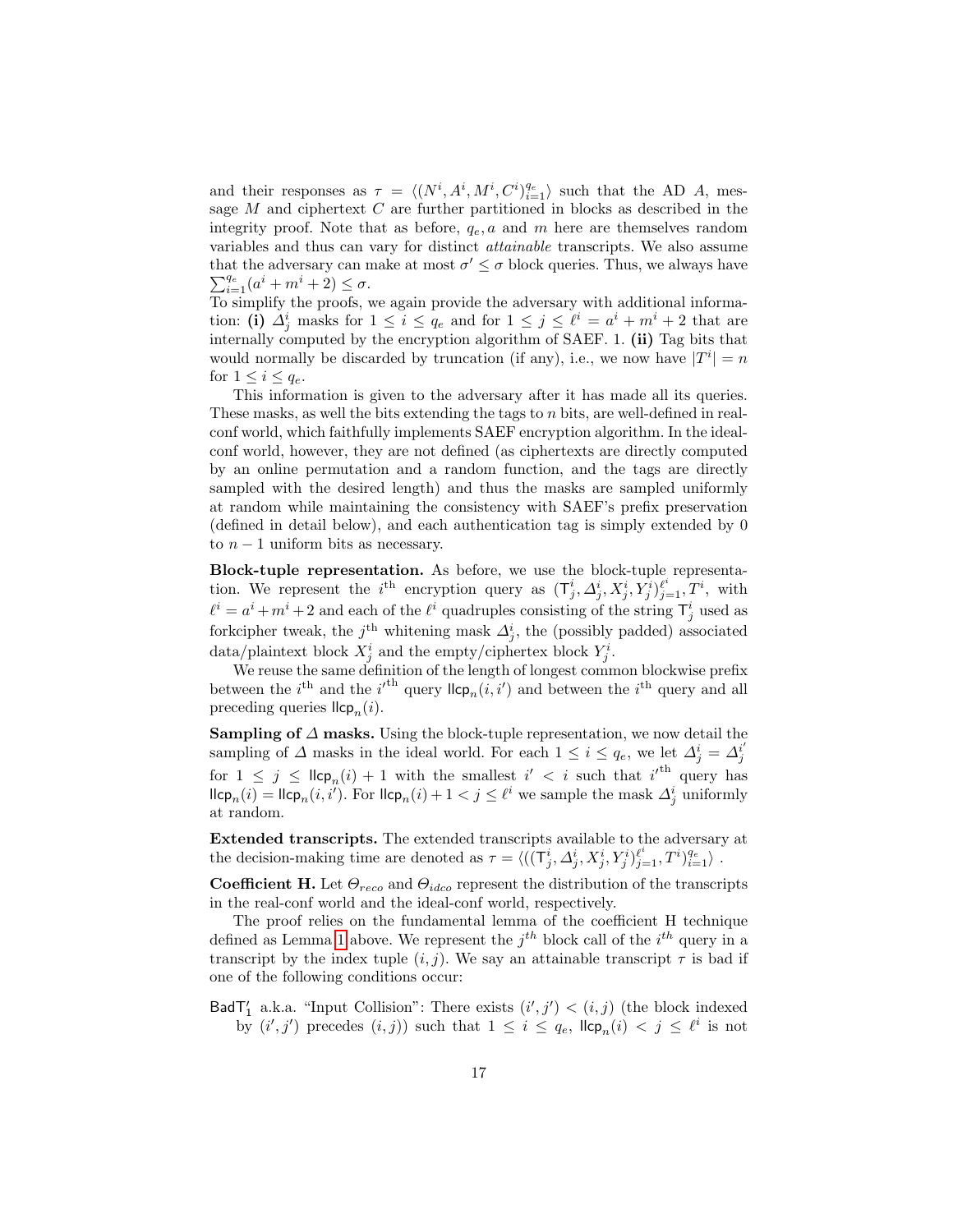in the longest common prefix of the  $i<sup>th</sup>$  query, and the  $(i, j)$  block call has tweak-input collision with the  $(i', j')$  block call, i.e.,  $T_j^i = T_{j'}^{i'}$  $j'$  and  $X_j^i \oplus \Delta_j^i =$  $X^{i'}_{j'} \oplus \Delta^{i'}_{j'}.$ 

- Bad $\mathsf{T}_2^{\prime}$  a.k.a. "Output Collision": There exists  $(i',j') < (i,j)$  such that  $1 \leq i \leq$  $q_e$ ,  $\mathsf{llcp}_n(i) < j < \ell^i$  (not in the longest common prefix), and both the block calls have the same tweaks  $T_j^i = T_{j'}^{i'}$  $j'$  and different inputs  $X_j^i \oplus \Delta_j^i \neq X_{j'}^{i'} \oplus \Delta_{j'}^{i'},$ however, one of the outputs collide i.e. one of the followings are true
	- I.  $j = \mathsf{llop}_n(i) + 1$  and (i)  $\Delta_{j+1}^i = \Delta_{j'+1}^{i'}$  if  $j < \ell^i$  and  $j' < \ell^{i'}$ , or (ii)  $T^i =$  $T^{i'}$  if  $j = \ell^i$  and  $j' = \ell^{i'}$ .
	- II.  $j > \mathsf{llcp}_n(i) + 1$  and (i)  $Y_j^i \oplus \Delta_j^i = Y_{j'}^{i'} \oplus \Delta_{j'}^{i'}$  if  $j > a^i + 1$ , or (ii)  $\Delta_{j+1}^i =$  $\Delta_{j'+1}^{i'}$  if  $j < \ell^i$  and  $j' < \ell^{i'}$ , or (iii)  $T^i = T^{i'}$  if  $j = \ell^i$  and  $j' = \ell^{i'}$ .

(Note that such a collision cannot occur in the real-conf world where the masks and the tags are generated with a permutation).

We let  $\mathcal{T}'_{bad}$  be the set of "bad" transcripts defined as the subset of attainable transcripts for which the transcript predicate  $\mathsf{BadT}'(\tau) = (\mathsf{BadT}'_1(\tau) \vee \mathsf{BadT}'_2(\tau))$ evaluates true. We define  $\mathcal{T}'_{\text{good}}$  as the set of attainable transcripts which are not in the set  $\mathcal{T}'_{bad}$  (and therefore from now on called as good transcripts).

<span id="page-17-0"></span>**Lemma 4.** For  $\mathcal{T}_{bad}$  as defined above, we have  $Pr[\Theta_{idco} \in \mathcal{T}_{bad}'] \leq \frac{3 \cdot \sigma^2}{2^{n+1}}$ .

*Proof.* BadT'<sub>1</sub>. For any transcript in  $\mathcal{T}'_{bad}$  with BadT'<sub>1</sub> set to 1, we know that there exists at least one pair of  $(i, j)$  and  $(i', j')$  such that  $\mathsf{llcp}_n(i) < j \leq \ell^i$ ,  $(i',j') < (i,j)$  and  $\Delta_j^i \oplus \tilde{\Delta_{j'}^{i'}} = X_j^i \oplus X_{j'}^{i'}$ .

Note that for all  $i' < i$  and  $j = j' = \mathsf{llcp}_n(i) + 1$ , we have  $\Delta_j^i = \Delta_{j'}^{i'}$  but  $X_j^i \neq X_{j'}^{i'}$  and thus for such cases the probability that the above equality occurs is 0 (one should notice that the case when we have only the nonce collision is also covered in here. This is because for all  $i' < i$  if  $N^i = N^{i'}$  then we have  $j = j' = 1$  and  $\mathsf{llcp}_n(i) = 0$  which implies that  $\Delta_1^i = \Delta_1^{i'} = 0$  and  $X_1^i \neq X_1^{i'}$ . On the other hand, for all  $i' < i$  and  $j' \neq j$  or  $j \neq \mathsf{llcp}_n(i) + 1$ , the two masks are sampled uniformly and independently in  $\Theta_{idco}$ . Since there are total  $\sigma' \leq \sigma$ possible values of  $(i, j)$  in a transcript, each having no more than  $\sigma' \leq \sigma$  possible values of  $(i', j')$ , we get Pr[BadT'<sub>1</sub> $(\Theta_{idco}) = 1 \leq \frac{\sigma^2}{2}$  $\frac{\sigma^2}{2} \cdot \max\left\{0, \frac{1}{2^n}\right\} = \frac{\sigma^2}{2^{n+1}}$ .

Bad $\mathsf{T}_2'$ . Similarly, for any transcript in  $\mathcal{T}'_{bad}$  with Bad $\mathsf{T}'_2$  set to 1, we know that there exists at least one pair of blocks  $(i', j') < (i, j)$  such that  $\mathsf{llcp}_n(i) < j < \ell^i$ and one of the followings is true (with appropriate values of  $j$ )

- I.  $j = \mathsf{llop}_n(i) + 1$  and  $(\Delta_{j+1}^i = \Delta_{j'+1}^{i'}$  or  $T^i = T^{i'}$ ) (in this case, we can't have  $Y_j^i + \Delta_j^i = Y_{j'}^{i'} + \Delta_{j'}^{i'}$  as by the definition of  $\mathsf{Ilop}_n(i)$ ,  $X_j^i \neq X_{j'}^{i'}$  implies that  $Y^i_j \neq Y^{i'}_{j'}$
- II.  $j > \mathsf{llcp}_n(i) + 1$  and  $(Y_j^i + \Delta_j^i = Y_{j'}^{i'} + \Delta_{j'}^{i'} \text{ or } \Delta_{j+1}^i = \Delta_{j'+1}^{i'} \text{ or } T^i = T^{i'}).$

Note that from the definition of the predicate  $\text{BadT}'_2$  we have for any  $j, j+1 \neq j$  $\mathsf{llcp}_n(i) + 1$ . This means that  $\Delta_{j+1}^i$  is distributed uniformly and independently of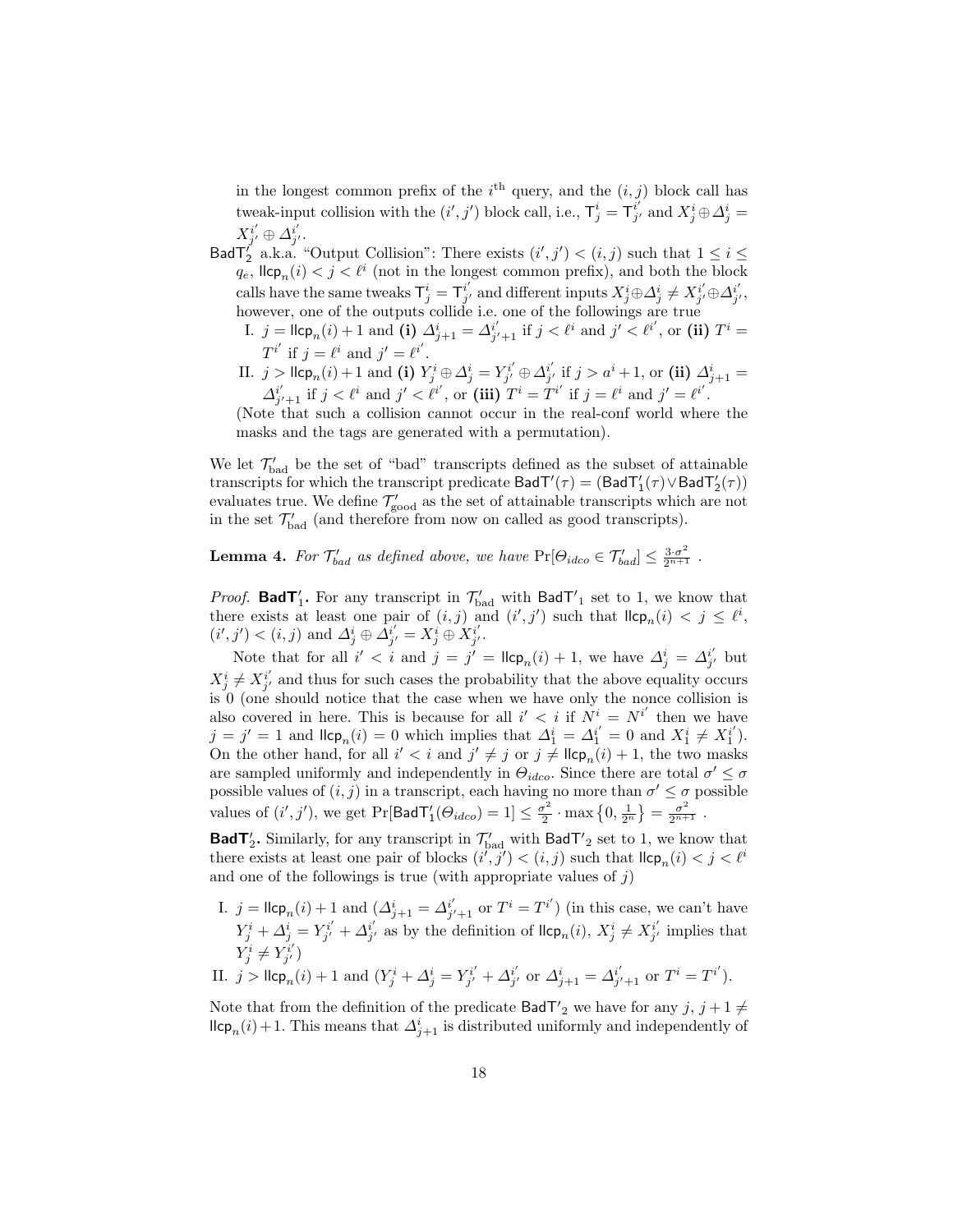$\Delta_{j'+1}^{i'}$ , with a collision probability  $1/2^n$ . Each tag is generated as n uniform bits, independent of all other tags, making them collide with probability  $1/2^n$ . On the other hand, for each  $j > \mathsf{llcp}_n(i)$ ,  $\Delta_j^i$  is distributed uniformly and independently of  $\Delta_{j'}^{i'}$ , so the masked ciphertexts also collide with probability  $1/2^{n}$ .

There are no more than  $\sigma$  possible values of  $(i, j)$  in a transcript to cause a collision of masked ciphertext, each with no more than  $\sigma$  possible values of  $(i', j')$ , making for no more than  $\sigma^2/2$  pairs. In addition, there are no more than  $\sigma - q_e$  valid values of  $(i, j)$  for a  $\Delta$  collision, each with no more that  $\sigma - q_e$ possible values of  $(i', j')$ , yielding no more than  $(\sigma - q_e)^2/2$  pairs. Finally, there are  $q_e$  tags that can cause a collision with one another, yielding no more than  $q_e^2/2$  pairs. Thus we get Pr[BadT<sub>2</sub> $(\Theta_{idco}) = 1 \leq \frac{2 \cdot \sigma^2}{2^{n+1}}$ .

Hence, we obtain by the union bound that  $Pr[\Theta_{idco} \in \mathcal{T}'_{bad}] \leq \frac{3 \cdot \sigma^2}{2^{n+1}}$ .

<span id="page-18-0"></span>**Lemma 5.** Let  $\tau \in \mathcal{T}'_{good}$  i.e.  $\tau$  is a good transcript. Then  $\frac{\Pr[\Theta_{reco}=\tau]}{\Pr[\Theta_{idec}=\tau]} \geq 1$ .

*Proof.* Note that a good transcript has the following property. For each  $(i', j')$  $(i,j)$  if  $(i,j)$  is not in the longest common prefix of the two queries i.e.  $\mathsf{llrp}_n(i,i') <$  $j < \ell^i$  and both  $\pi_0$  (resp.  $\pi_1$ ) calls have same tweaks (i.e.  $\mathsf{T}_j^i = \mathsf{T}_{j'}^{i'}$  $j'$ ) then both blocks will always have different inputs (i.e,  $X_j^i \oplus \Delta_j^i \neq X_{j'}^{i'} \oplus \Delta_{j'}^{i'}$ ) and different outputs (i.e.,  $Y_j^i \oplus \Delta_j^i \neq Y_{j'}^{i'} \oplus \Delta_{j'}^{i'}$  and  $\Delta_{j+1}^i \neq \Delta_{j'+1}^{i'}$  respectively  $T^i \neq T^{i'}$ ).

The probability to obtain a good transcript  $\tau$  in the real-conf and the idealconf worlds can now be computed. With a slight abuse of notation, we let  $\tau_A$ denote the marginal event of all  $\Delta$  masks in the queries (as variables) being equal to the values in the transcript. With these notations, we have  $Pr[\Theta_{reco} =$  $\tau | \Theta_{reco,\Delta} = \tau_{\Delta} | \geq \Pr[\Theta_{idco} = \tau | \Theta_{idco,\Delta} = \tau_{\Delta}]$ . This is true because for fixed and unique (upto common prefix) input-output pairs (excluding the tags), the left side of this inequality corresponds to mappings of a random permutation with input size of n bits whereas the right side of this inequality corresponds to mappings of a random online permutation with input size of  $\geq n$ -bits. Similarly for the tags (fixed and unique), the left side of this inequality corresponds to a random permutation whereas the right side of this inequality corresponds to a random function both with same input size  $(n\text{-bits})$ .

Let us now consider that  $\tau$  has in total  $\delta'$   $\Delta$ s that are fixed/predefined due to all internal common prefixes. Clearly, one can write that  $\delta' = \sum_{i=1}^{q_e} (\mathsf{llcp}_n(i) + 1)$ (the extra 1 here stands for the  $\Delta_1^i$  which is always fixed to 0). In the ideal-conf world, since the  $\Delta s$  corresponding to these  $\sigma' - \delta'$  unique block calls are sampled uniformly and independently, one has  $Pr[\Theta_{idco,\Delta} = \tau_{\Delta}] = \frac{1}{(2^n)^{\sigma'-\delta'}}$  (Note that the sampling of the tags is already covered with the inequality defined above and is independent of the sampling of  $\Delta s$  here).

In the real-conf world, these  $\sigma^{\tilde{\jmath}} - \delta'$   $\Delta s$  are no longer uniformly distributed but are defined using the random tweakable permutation  $(\pi_0, \pi_1)$  with at least  $g'_1 = \sum_{i=1}^{q_e} (a^i - 1)$  block calls with the tweak  $0^n$  and at least  $g'_2 = \sum_{i=1}^{q_e} (m^i - 1)$ block calls with the tweak  $0^{n-1}||1$ . Thus, one has

$$
\Pr[\Theta_{reco,\Delta} = \tau_{\Delta}] \ge \frac{1}{(2^n)_{g'_1}(2^n)_{g'_2}(2^n)^{\sigma' - \delta' - g'_1 - g'_2}}.
$$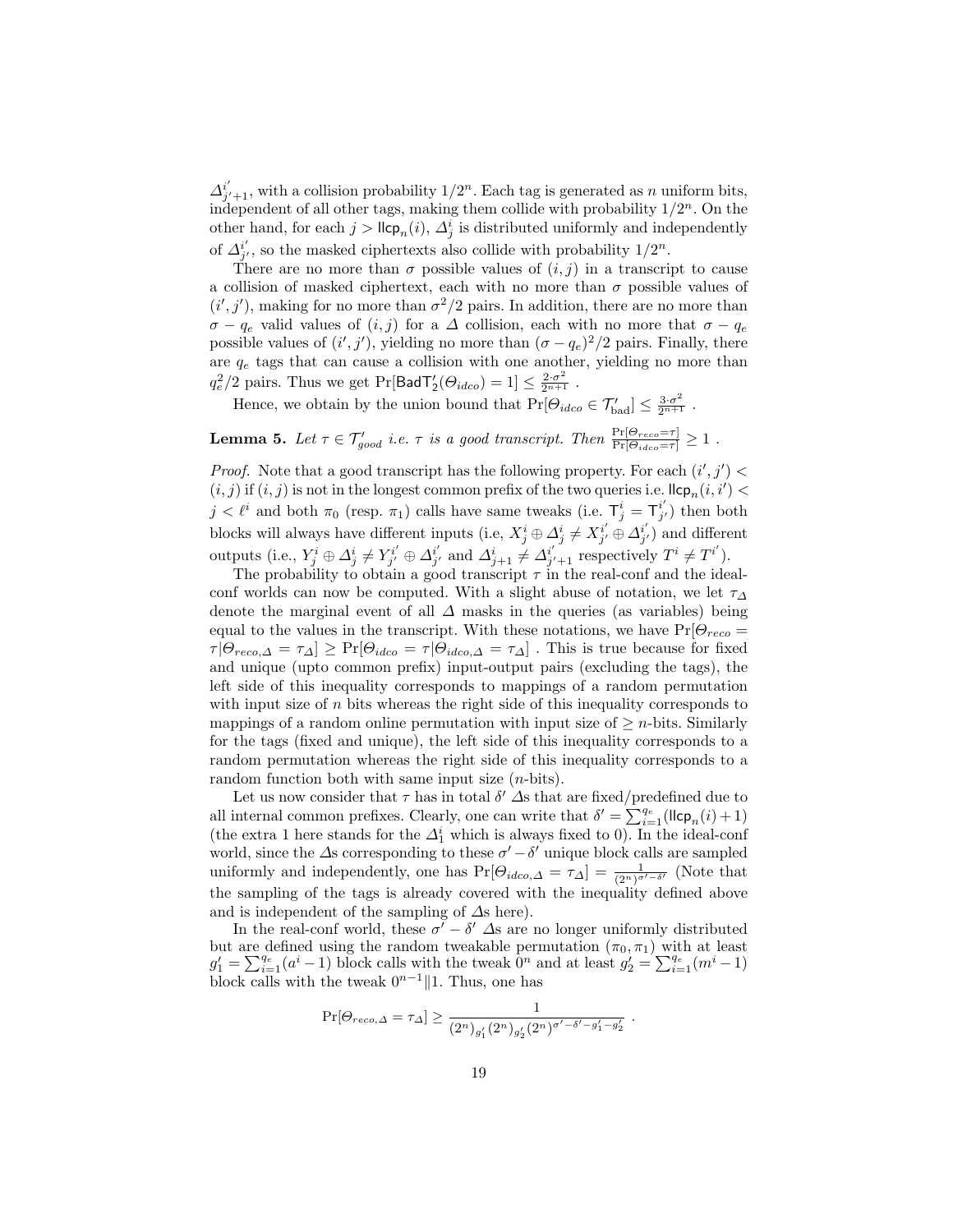Now, from the above three expressions, we get

$$
\frac{\Pr[\Theta_{reco} = \tau]}{\Pr[\Theta_{idco} = \tau]} \ge \frac{(2^n)^{\sigma'-\delta'}}{(2^n)_{g'_1} (2^n)_{g'_2} (2^n)^{\sigma'-\delta'-g'_1-g'_2}} = \frac{(2^n)^{g'_1} (2^n)^{g'_2}}{(2^n)_{g'_1} (2^n)_{g'_2}} \ge 1.
$$

Combining the results of Lemma [4](#page-17-0) and [5](#page-18-0) (taking  $\epsilon_1 = 0$ ) into Lemma [1,](#page-4-0) we obtain the upper bound  $\mathbf{Adv}_{\mathrm{SAEF}[(\pi_0,\pi_1)]}^{\text{opppf}}(\mathcal{A}) \le \frac{3 \cdot \sigma^2}{2^{n+1}}$  and thus the confidentiality result of the Theorem [1.](#page-8-0)

## 4 Conclusion

We prove that SAEF is OAE-secure w.r.t. both confidentiality and integrity as long as the total amount of data processed with a single key is  $\ll 2^{n/2}$  blocks, with  $n$  the blocksize of the underling forkcipher. This means that SAEF offers qualitatively stronger guarantees than what has been advertised in the original submission at the same quantitative security levels. Moreover, the newly discovered security properties of SAEF are highly relevant to many resourceconstrained applications of lightweight cryptography, as discussed in Section [1.](#page-0-0) At the same time, SAEF can be implemented very efficiently with an efficient forkcipher instance such as ForkSKINNY [\[23\]](#page-21-13), likely outperforming COLM (the de facto state of the art OAE-secure scheme) instantiated with SKINNY [\[4\]](#page-20-13) tweakable blockcipher (which gives the most accurate comparison due to simi-larities with ForkSKINNY). <sup>[5](#page-19-2)</sup> This makes SAEF a much more attractive implementation target than indicated by the previous results, especially for the most constrained devices.

An interesting avenue for future work is investigating the security of SAEF under the release of unverified plaintext (RUP). RUP security is also a natural target in the uses cases for lightweight cryptography, where the same constraints as discussed in Section [1](#page-0-0) imply that constrained devices may be forced to leak portions of yet-unverified plaintext when decrypting long messages, complementing the blockcwise security of encryption implied by OAE. Our conjecture is that SAEF is INT-RUP secure without any modification.

## References

- <span id="page-19-0"></span>1. Andreeva, E., Bogdanov, A., Datta, N., Luykx, A., Mennink, B., Nandi, M., Tischhauser, E., Yasuda, K.: COLM v1 (2014), ["https://competitions.cr.yp.to/]("https://competitions.cr.yp.to/round3/colmv1.pdf") [round3/colmv1.pdf"]("https://competitions.cr.yp.to/round3/colmv1.pdf")
- <span id="page-19-1"></span>2. Andreeva, E., Lallemand, V., Purnal, A., Reyhanitabar, R., Roy, A., Vizár, D.: Forkcipher: a New Primitive for Authenticated Encryption of Very Short Messages. In: International Conference on the Theory and Application of Cryptology and Information Security. pp. 153–182. Springer (2019)

<span id="page-19-2"></span><sup>5</sup> We acknowledge that the performance gain of ForkSKINNY comes with a more ambitious security goal for the construction. However the investigation of this tradeoff is out of scope of this work.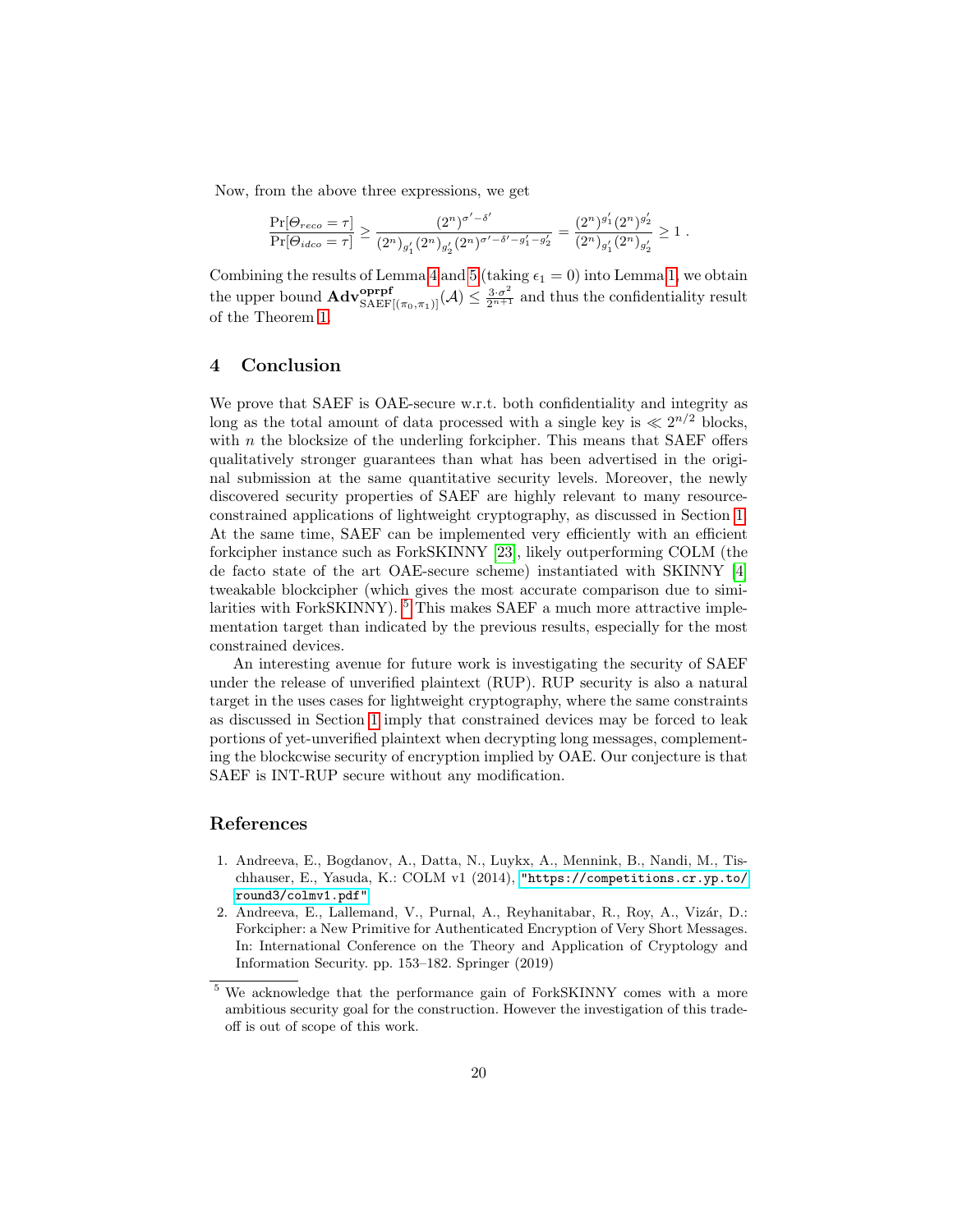- <span id="page-20-10"></span>3. Ashur, T., Dunkelman, O., Luykx, A.: Boosting authenticated encryption robustness with minimal modifications. In: Annual International Cryptology Conference. pp. 3–33. Springer (2017)
- <span id="page-20-13"></span>4. Beierle, C., Jean, J., Kölbl, S., Leander, G., Moradi, A., Peyrin, T., Sasaki, Y., Sasdrich, P., Sim, S.M.: The SKINNY family of block ciphers and its low-latency variant MANTIS. In: Annual International Cryptology Conference. pp. 123–153. Springer (2016)
- <span id="page-20-12"></span>5. Bellare, M., Boldyreva, A., Knudsen, L.R., Namprempre, C.: Online Ciphers and the Hash-CBC Construction. In: Proceedings of the 21st Annual International Cryptology Conference on Advances in Cryptology. p. 292–309. CRYPTO '01, Springer-Verlag, Berlin, Heidelberg (2001)
- <span id="page-20-9"></span>6. Bellizia, D., Berti, F., Bronchain, O., Cassiers, G., Duval, S., Guo, C., Leander, G., Leurent, G., Levi, I., Momin, C., Pereira, O., Peters, T., Standaert, F.X., Udvarhelyi, B., Wiemer, F.: Spook: Sponge-Based Leakage-Resistant Authenticated Encryption with a Masked Tweakable Block Cipher. IACR Transactions on Symmetric Cryptology 2020(S1), 295–349 (Jun 2020). [https://doi.org/10.13154/tosc.v2020.iS1.295-349,](https://doi.org/10.13154/tosc.v2020.iS1.295-349) [https://tosc.iacr.org/](https://tosc.iacr.org/index.php/ToSC/article/view/8623) [index.php/ToSC/article/view/8623](https://tosc.iacr.org/index.php/ToSC/article/view/8623)
- <span id="page-20-0"></span>7. Bernstein, D.J.: Cryptographic competitions: CAESAR. [http://competitions.](http://competitions.cr.yp.to) [cr.yp.to](http://competitions.cr.yp.to)
- <span id="page-20-4"></span>8. Böck, H., Zauner, A., Devlin, S., Somorovsky, J., Jovanovic, P.: Nonce-Disrespecting Adversaries: Practical Forgery Attacks on GCM in TLS. In: 10th USENIX Workshop on Offensive Technologies (2016)
- <span id="page-20-1"></span>9. Dobraunig, C., Eichlseder, M., Mendel, F., Schläffer, M.: ASCON v1.2 (2014), <"https://competitions.cr.yp.to/round3/asconv12.pdf">
- <span id="page-20-5"></span>10. Dworkin, M.J.: SP 800-38D. Recommendation for Block Cipher Modes of Operation: Galois/Counter Mode (GCM) and GMAC (2007)
- <span id="page-20-2"></span>11. Fleischmann, E., Forler, C., Lucks, S.: McOE: A Family of Almost Foolproof On-Line Authenticated Encryption Schemes. In: Canteaut, A. (ed.) Fast Software Encryption - 19th International Workshop, FSE 2012, Washington, DC, USA, March 19-21, 2012. Revised Selected Papers. Lecture Notes in Computer Science, vol. 7549, pp. 196–215. Springer (2012). [https://doi.org/10.1007/978-3-642-34047-](https://doi.org/10.1007/978-3-642-34047-5_12) 5 [12,](https://doi.org/10.1007/978-3-642-34047-5_12) [https://doi.org/10.1007/978-3-642-34047-5\\_12](https://doi.org/10.1007/978-3-642-34047-5_12)
- <span id="page-20-8"></span>12. Fouque, P.A., Joux, A., Martinet, G., Valette, F.: Authenticated On-Line Encryption. In: Matsui, M., Zuccherato, R.J. (eds.) Selected Areas in Cryptography, 10th Annual International Workshop, SAC 2003. Lecture Notes in Computer Science, vol. 3006, pp. 145–159. Springer, Ottawa, Canada (2004). [https://doi.org/10.1007/978-3-540-24654-1](https://doi.org/10.1007/978-3-540-24654-1_11) 11, [https://hal.inria.fr/](https://hal.inria.fr/inria-00563967) [inria-00563967](https://hal.inria.fr/inria-00563967)
- <span id="page-20-7"></span>13. Guillaume Endignoux, D.V.: Linking Online Misuse-Resistant Authenticated Encryption and Blockwise Attack Models. Cryptology ePrint Archive, Report 2017/184 (2017), <https://eprint.iacr.org/2017/184>
- <span id="page-20-6"></span>14. Hoang, V.T., Krovetz, T., Rogaway, P.: Robust authenticated-encryption AEZ and the problem that it solves. In: Annual International Conference on the Theory and Applications of Cryptographic Techniques. pp. 15–44. Springer (2015)
- <span id="page-20-3"></span>15. Hoang, V.T., Reyhanitabar, R., Rogaway, P., Vizar, D.: Online Authenticated-Encryption and its Nonce-Reuse Misuse-Resistance. vol. 9215, pp. 493–517. Gennaro, R, Springer Verlag (2015)
- <span id="page-20-11"></span>16. Hongjun, W., Tao, H.: TinyJAMBU: A Family of Lightweight Authenticated Encryption Algorithms (2019), ["https://csrc.nist.gov/CSRC/media/Projects/]("https://csrc.nist.gov/CSRC/media/Projects/Lightweight-Cryptography/documents/round-1/spec-doc/TinyJAMBU-spec.pdf")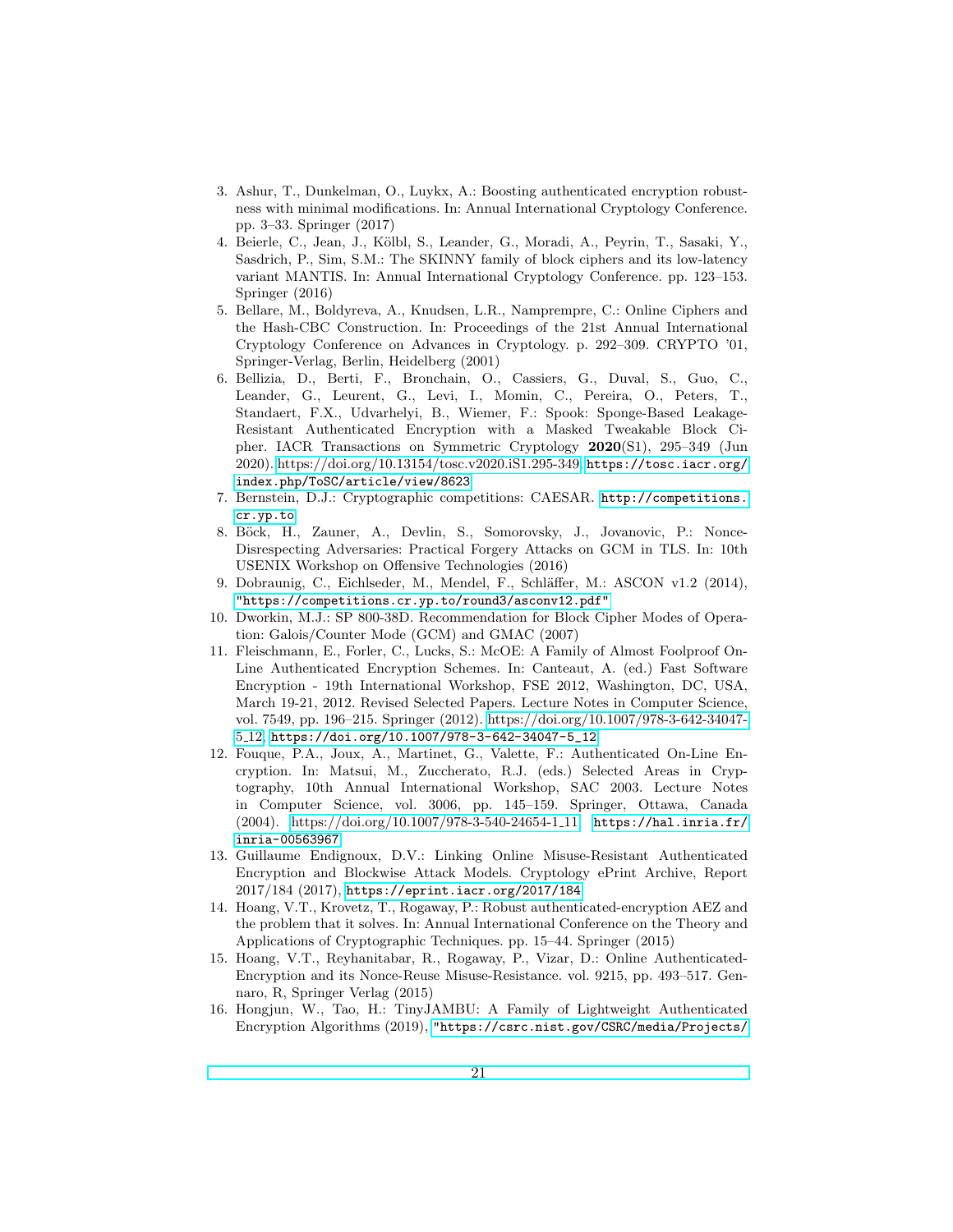[Lightweight-Cryptography/documents/round-1/spec-doc/TinyJAMBU-spec.]("https://csrc.nist.gov/CSRC/media/Projects/Lightweight-Cryptography/documents/round-1/spec-doc/TinyJAMBU-spec.pdf") [pdf"]("https://csrc.nist.gov/CSRC/media/Projects/Lightweight-Cryptography/documents/round-1/spec-doc/TinyJAMBU-spec.pdf")

- <span id="page-21-11"></span>17. Iwata, T., Khairallah, M., Minematsu, K., Peyrin, T.: Duel of the Titans: The Romulus and Remus Families of Lightweight AEAD Algorithms. IACR Transactions on Symmetric Cryptology 2020(1), 43–120 (May 2020). [https://doi.org/10.13154/tosc.v2020.i1.43-120,](https://doi.org/10.13154/tosc.v2020.i1.43-120) [https://tosc.iacr.org/](https://tosc.iacr.org/index.php/ToSC/article/view/8560) [index.php/ToSC/article/view/8560](https://tosc.iacr.org/index.php/ToSC/article/view/8560)
- <span id="page-21-4"></span>18. Jean, J., Nikolić, I., Peyrin, T., Seurin, Y.: Deoxys v1.41 v1 (2016), ["https://]("https://competitions.cr.yp.to/round3/deoxysv141.pdf") [competitions.cr.yp.to/round3/deoxysv141.pdf"]("https://competitions.cr.yp.to/round3/deoxysv141.pdf")
- <span id="page-21-3"></span>19. Krovetz, T., Rogaway, P.: OCB v1.1 (2014), ["https://competitions.cr.yp.to/]("https://competitions.cr.yp.to/round3/ocbv11.pdf") [round3/ocbv11.pdf"]("https://competitions.cr.yp.to/round3/ocbv11.pdf")
- <span id="page-21-9"></span>20. O'Donnell, L.: "2 Million IoT Devices Vulnerable to Complete Takeover". Threatpost (2019), ["https://threatpost.com/iot-devices-vulnerable-takeover/]("https://threatpost.com/iot-devices-vulnerable-takeover/144167/") [144167/"]("https://threatpost.com/iot-devices-vulnerable-takeover/144167/")
- <span id="page-21-10"></span>21. O'Donnell, L.: "Serious Security Flaws Found in Children's Connected Toys". Threatpost (2019), ["https://threatpost.com/]("https://threatpost.com/serious-security-flaws-found-in-childrens-connected-toys/151020/") [serious-security-flaws-found-in-childrens-connected-toys/151020/"]("https://threatpost.com/serious-security-flaws-found-in-childrens-connected-toys/151020/")
- <span id="page-21-12"></span>22. Patarin, J.: The "Coefficients H" Technique, p. 328–345. Springer-Verlag, Berlin, Heidelberg (2009), [https://doi.org/10.1007/978-3-642-04159-4\\_21](https://doi.org/10.1007/978-3-642-04159-4_21)
- <span id="page-21-13"></span>23. Purnal, A., Andreeva, E., Roy, A., Vizár, D.: What the Fork: Implementation Aspects of a Forkcipher. In: NIST Lightweight Cryptography Workshop 2019 (2019)
- <span id="page-21-0"></span>24. Rogaway, P.: Authenticated-Encryption with Associated-Data. In: Proceedings of the 9th ACM conference on Computer and communications security. pp. 98–107 (2002)
- <span id="page-21-8"></span>25. Rogaway, P., Shrimpton, T.: A provable-security treatment of the key-wrap problem. In: Annual International Conference on the Theory and Applications of Cryptographic Techniques. pp. 373–390. Springer (2006)
- <span id="page-21-6"></span>26. Rogaway, P., Shrimpton, T.: Deterministic authenticated-encryption: A provablesecurity treatment of the key-wrap problem. IACR Cryptology ePrint Archive 2006, 221 (2006)
- <span id="page-21-7"></span>27. Vanhoef, M., Piessens, F.: Key reinstallation attacks: Forcing nonce reuse in WPA2. In: Proceedings of the 2017 ACM SIGSAC Conference on Computer and Communications Security. pp. 1313–1328. ACM (2017)
- <span id="page-21-1"></span>28. Wu, H.: ACORN v3 (2014), ["https://competitions.cr.yp.to/round3/acornv3.]("https://competitions.cr.yp.to/round3/acornv3.pdf") [pdf"]("https://competitions.cr.yp.to/round3/acornv3.pdf")
- <span id="page-21-5"></span>29. Wu, H., Huang, T.: MORUS v2 (2014), ["https://competitions.cr.yp.to/]("https://competitions.cr.yp.to/round3/morusv2.pdf") [round3/morusv2.pdf"]("https://competitions.cr.yp.to/round3/morusv2.pdf")
- <span id="page-21-2"></span>30. Wu, H., Preneel, B.: AEGIS v1.1 (2014), ["https://competitions.cr.yp.to/]("https://competitions.cr.yp.to/round3/aegisv11.pdf") [round3/aegisv11.pdf"]("https://competitions.cr.yp.to/round3/aegisv11.pdf")

# <span id="page-21-14"></span>A Appendix: Proof of Proposition [1](#page-11-0)

We prove the proposition by describing the transformation in the backward direction, i.e. reconstructing SAEF input and output arguments from a blocktuple represented query. This is possible thanks to the sequence of tweak strings  $\mathsf{T}_1^i, \ldots, \mathsf{T}_{\ell}^i$ , which allows to unambiguously determine the boundary between the AD and message blocks, as well as whether the final block of AD and message respectively were  $n$ -bit long or not. Given a block-tuple represented